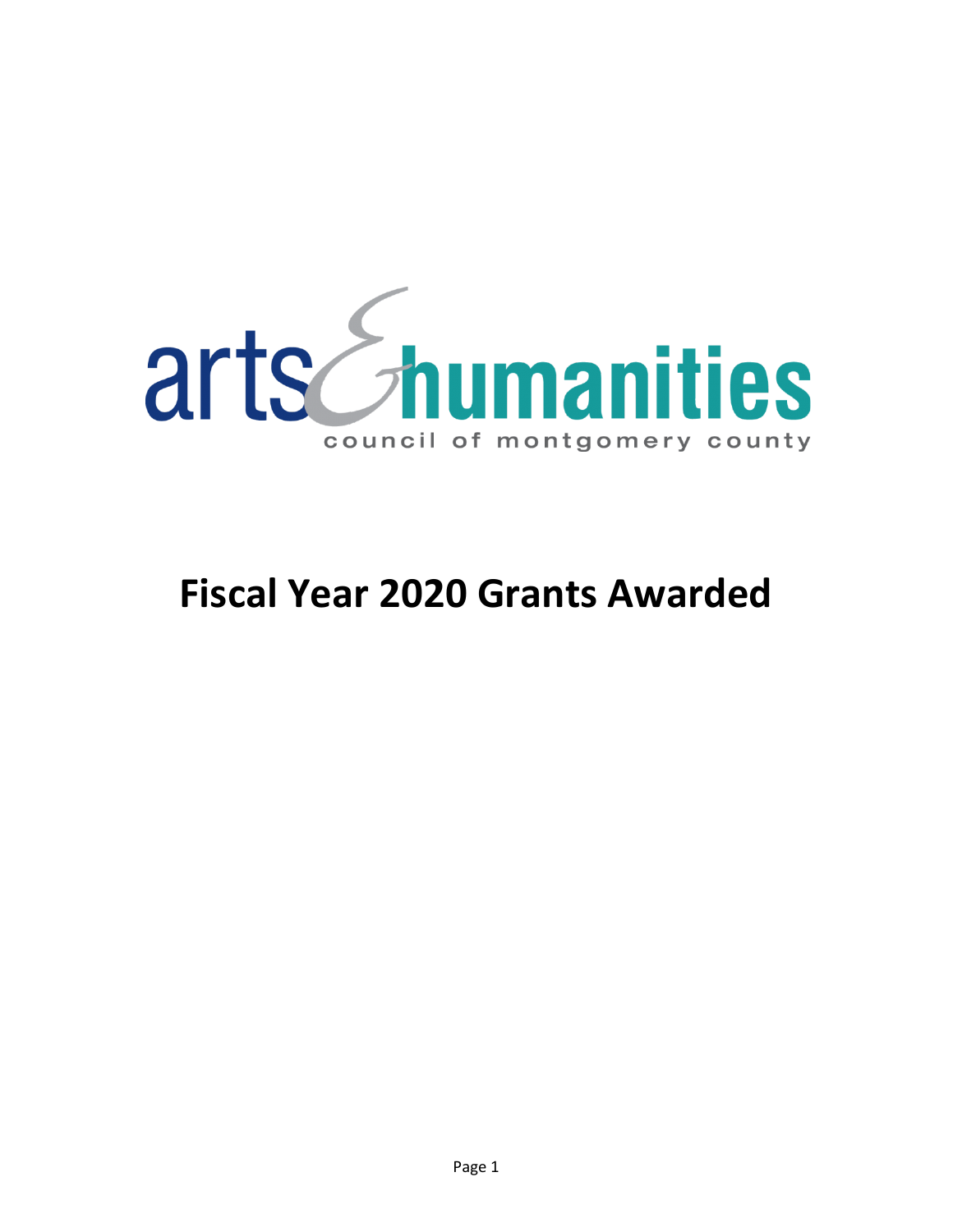## **FY20 General Operating Support Grants for Large Arts & Humanities Organizations**

## **\$3,374,941[\\*](#page-1-0) awarded for July 1, 2019 – June 30, 2020**

*General Operating Support Grants for Large Arts & Humanities Organizations* provide support to nonprofit organizations in Montgomery County that have annual cash operating expenses of over \$150,000, full-time paid directors, and an annual audit. Twenty-seven organizations received FY20 awards within this category.

- **Adventure Theatre MTC**, Glen Echo, Maryland (\$137,156) Adventure Theatre MTC educates and inspires new generations of theater artists and audiences with exceptional theatrical experiences.
- **Artivate**, Silver Spring, Maryland (\$40,543) Artivate engages communities to create interactive arts experiences that inspire learning. The organization offers arts-based learning to motivate and invite audiences to participate through performances and workshops representing a wide range of artistic disciplines and cultural traditions in order to captivate the imagination and activate human potential. Through Artivate's focus on education, the organization enables access to the arts for all, particularly under-resourced communities.
- **ArtStream, Inc.**, Chevy Chase, Maryland (\$38,426) Through collaborative performance and lifelong learning opportunities, ArtStream enables people with intellectual and developmental disabilities gain the skills and confidence to engage with the world.
- **Baltimore Symphony Orchestra**, North Bethesda, Maryland (\$258,976) The Baltimore Symphony Orchestra performs quality symphonic music of all eras that nurtures the human spirit. The BSO is committed to engaging, inspiring, educating, and serving its audiences in a fiscally responsible manner and to enhancing the State of Maryland as a cultural center of vitality and importance.
- **Bender Jewish Community Center of Greater Washington**, Rockville, Maryland (\$58,515) The Bender JCC is an all-inclusive community - from the people served to the programs offered - rooted in Jewish values. The JCC's arts and cultural programming illuminates the human experience through film, music, gallery exhibits and literary events. Their workshops and classes present the community with the opportunity to try something new in a comfortable, welcoming supportive place. The Bender JCC Kreeger Auditorium, a 290-seat performing arts theater, is utilized for internal events and external rentals.
- **BlackRock Center for the Arts**, Germantown, Maryland (\$80,869) BlackRock Center for the Arts inspires the community to explore, experience, and engage in the arts through artistically excellent programs that foster lifelong participation in the arts. BlackRock's overarching goals are to: present local and international artists of the highest quality; offer educational opportunities in a variety of arts disciplines; and to provide leadership within our community by forging partnerships.

 $\overline{\phantom{a}}$ 

<span id="page-1-0"></span>*<sup>\*</sup>General Operating Support Awards are displayed in whole dollar amounts. Actual awards may vary by no more than 99 cents.*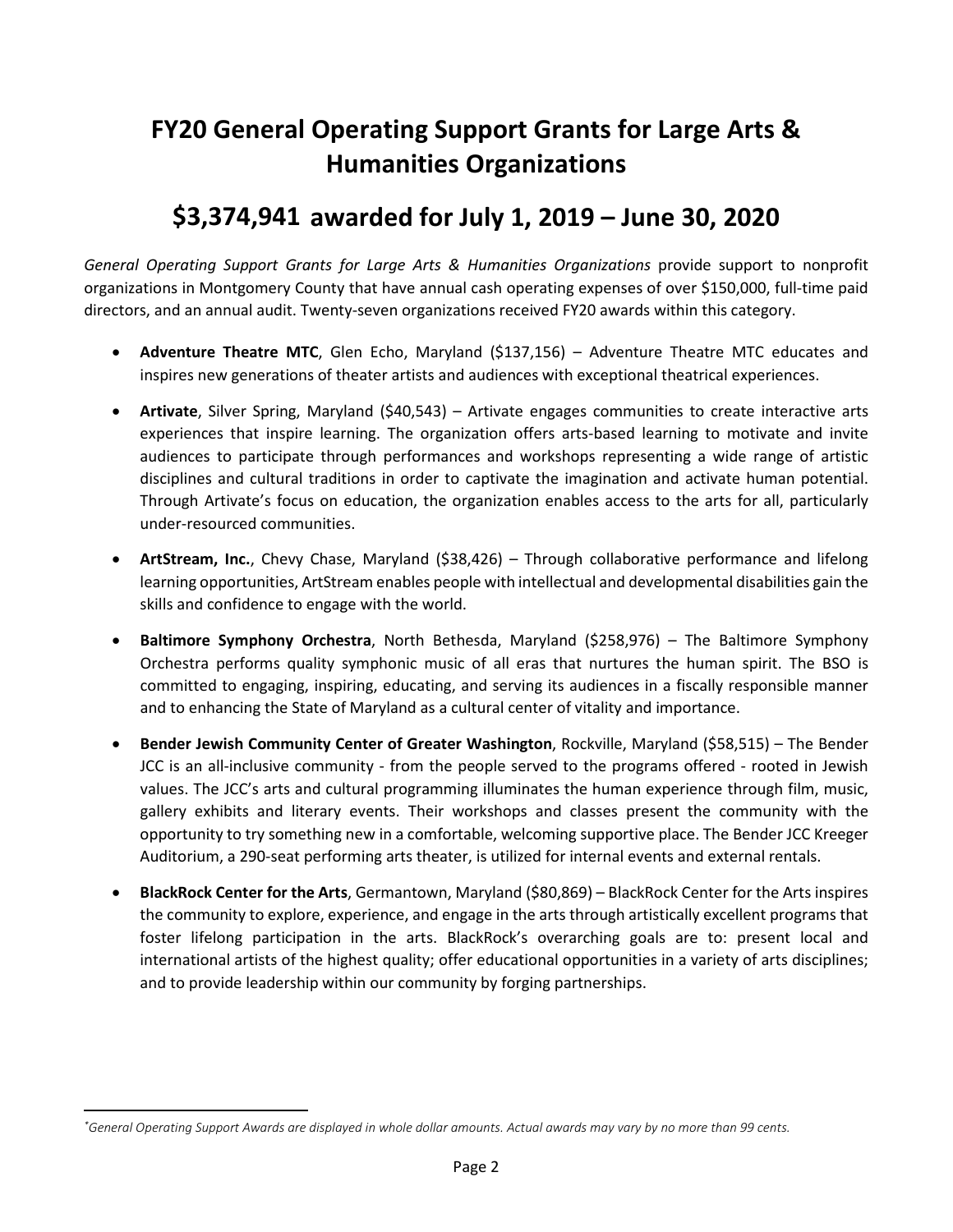- **CityDance**, North Bethesda, Maryland (\$97,468) Since its founding in 1996 with a mission to transform lives and communities through dance, CityDance has pursued its vision of a thriving arts community where every child has access to the benefits of an arts education and where world-class dance is available to all. CityDance achieves its mission by providing high-quality dance instruction including a pre-professional training program for students ages 3-18; producing and presenting world-class professional dance; and providing tuition-free dance programming to students from low-income communities.
- **Dance Exchange**, Takoma Park, Maryland (\$33,876) –Dance Exchange ignitesinquiry, inspires change, and connects people of all ages to the questions at the heart of our lives through dance making and creative practices. Dance Exchange collaborates across generations, disciplines, and communities to channel the power of performance as a means for dialogue, a source of critical reflection, and a creative engine for thought and action.
- **Friends of the Library, Montgomery County Maryland, Inc.**, Rockville, Maryland (\$53,591) Friends of the Library strengthens, promotes, and champions Montgomery County Public Libraries (MCPL) to serve the learning interests and needs of the diverse and changing communities of the county.
- **Glen Echo Park Partnership for Arts and Culture, Inc.**, Glen Echo, Maryland (\$109,125) Glen Echo Park presents vibrant artistic, cultural, and educational offerings and promotesthe park as a unique destination for the region's diverse population. The Partnership nurtures a dynamic community of artists and performers while preserving and managing historic facilities within the National Park Services. The strategic objective is to bring an overarching identity with a seamless experience for visitors, participants, and donors as they interact with Glen Echo Park.
- **Imagination Stage**, Bethesda, Maryland (\$265,554) Imagination Stage (IStage) empowers all young people to discover their voice and identity through performing arts education and theatre. IStage envisions a future where theatre experiences are a fundamental aspect of children's lives, nourishing their creative spirit, inspiring them to embrace the complexity and diversity of their world, and helping them overcome their challenges with hope, courage, and above all, creativity.
- **Levine Music**, Silver Spring, Maryland (\$139,427) Levine is the region's preeminent center for music education committed to developing a lifelong love of music in everyone, regardless of age, ability, or means. Levine is founded on three pillars: Education, Performance, and Community. The organization's goals are to provide the cognitive and social benefits of arts education; create a new generation of music appreciators; spur community redevelopment; provide mentors to students; and offer scholarships and free outreach programs for hundreds of children with limited financial resources.
- **Maryland Youth Ballet**, Silver Spring, Maryland (\$118,383) Maryland Youth Ballet (MYB) provides the highest caliber of training and performance opportunities to prepare young dancers for a career in the performing arts as well as to provide classes to dancers of all ages and levels, together with high-quality classical ballet productions, to the community.
- **Metropolitan Ballet Theatre, Inc.**, Gaithersburg, Maryland (\$48,156) Metropolitan Ballet Theatre providies arts opportunities to all through exceptional dance education, community outreach, and inspiring performances.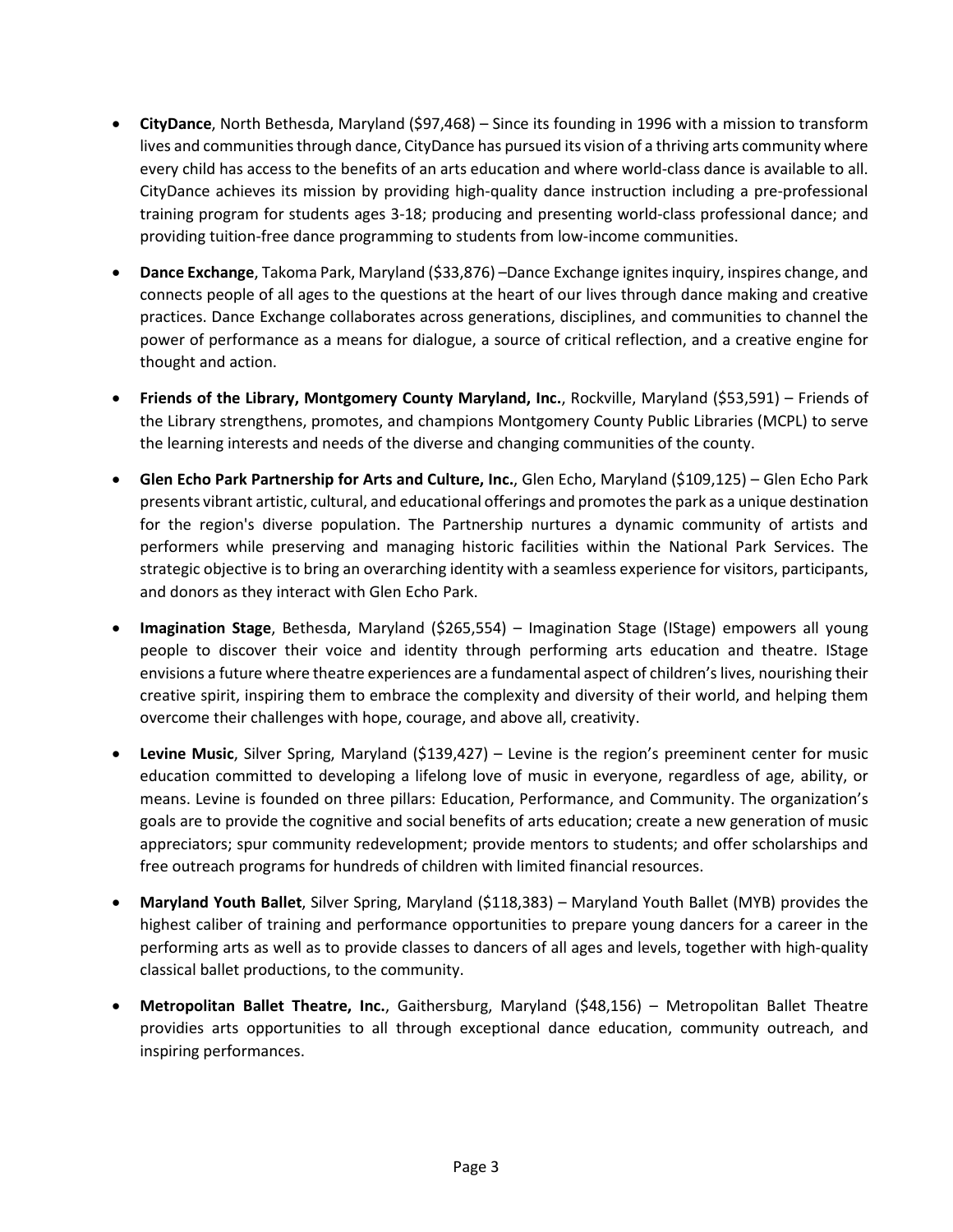- **KID Museum, Inc.**, Bethesda, Maryland (\$74,206) The KID Museum empowers kids to become the creative problem-solvers of tomorrow. The museum provides impactful hands-on learning that incorporates art, culture, creativity and critical thinking.
- **Montgomery Community Media**, Rockville, Maryland (\$177,715) Montgomery Community Media (MCM) creates and delivers unique content that educates, entertains, informs, and inspires those who live and work in Montgomery County. The organization's vision is to become the preeminent resource for all people who live, learn, work, and play in Montgomery County, to create and access media content that enhances our community. MCM creates original content, provides educational instruction, presents resident's contributed content on multiple platforms, and digitally archivestheir community contributions in the humanities and arts.
- **Montgomery History**, Rockville, Maryland (\$18,403) Montgomery History has been serving Montgomery County through exhibits, programs, educational activities, a research library, and historythemed conferences since the organization was founded in 1944. The organization collects, preserves, interprets, and shares the histories of all of Montgomery County's residents and communities.
- **National Philharmonic and Chorale of Montgomery County, Inc.**, North Bethesda, Maryland (\$107,662) The National Philharmonic is a dynamic organization providing quality orchestral, choral, and other musical experiences to enrich and inspire the lives of people in Montgomery County through concerts and educational programs for all ages.
- **Olney Theatre Center**, Olney, Maryland (\$359,462) Olney Theatre Center (OTC) produces, presents, and tours extraordinary performances for a diversity of audiences. The center educates and inspires the next generation of theater-makers.
- **Round House Theatre**, Bethesda, Maryland (\$210,554) Round House Theatre is a home for outstanding ensemble acting and lifelong learning. Round House seeks to captivate audiences with stories that inspire compassion, evoke emotions, and demand conversation.
- **Sandy Spring Museum**, Sandy Spring, Maryland (\$31,885) Founded in 1981 to preserve the unique history of Sandy Spring, Sandy Spring Museum (SSM) has consistently adapted to the demands, requests, and needs of its community. In direct response to community feedback, SSM embraced a mission that shifted the museum's efforts from a focus on preservation to one on participation. Sandy Spring Museum supports community-driven cultural arts and educational programs. SSM gathers community to build a sense of place and belonging.
- **Strathmore Hall Foundation, Inc.**, North Bethesda, Maryland (\$620,460) Strathmore presents and produces exemplary visual and performing arts programs for diverse audiences; creates dynamic arts education experiences; nurtures creative ideas and conversations that advance the future of the arts.
- **The Metropolitan Center for the Visual Arts**, Rockville, Maryland (\$98,956) The Metropolitan Center for the Visual Arts (VisArts) transforms individuals and communities through the visual arts.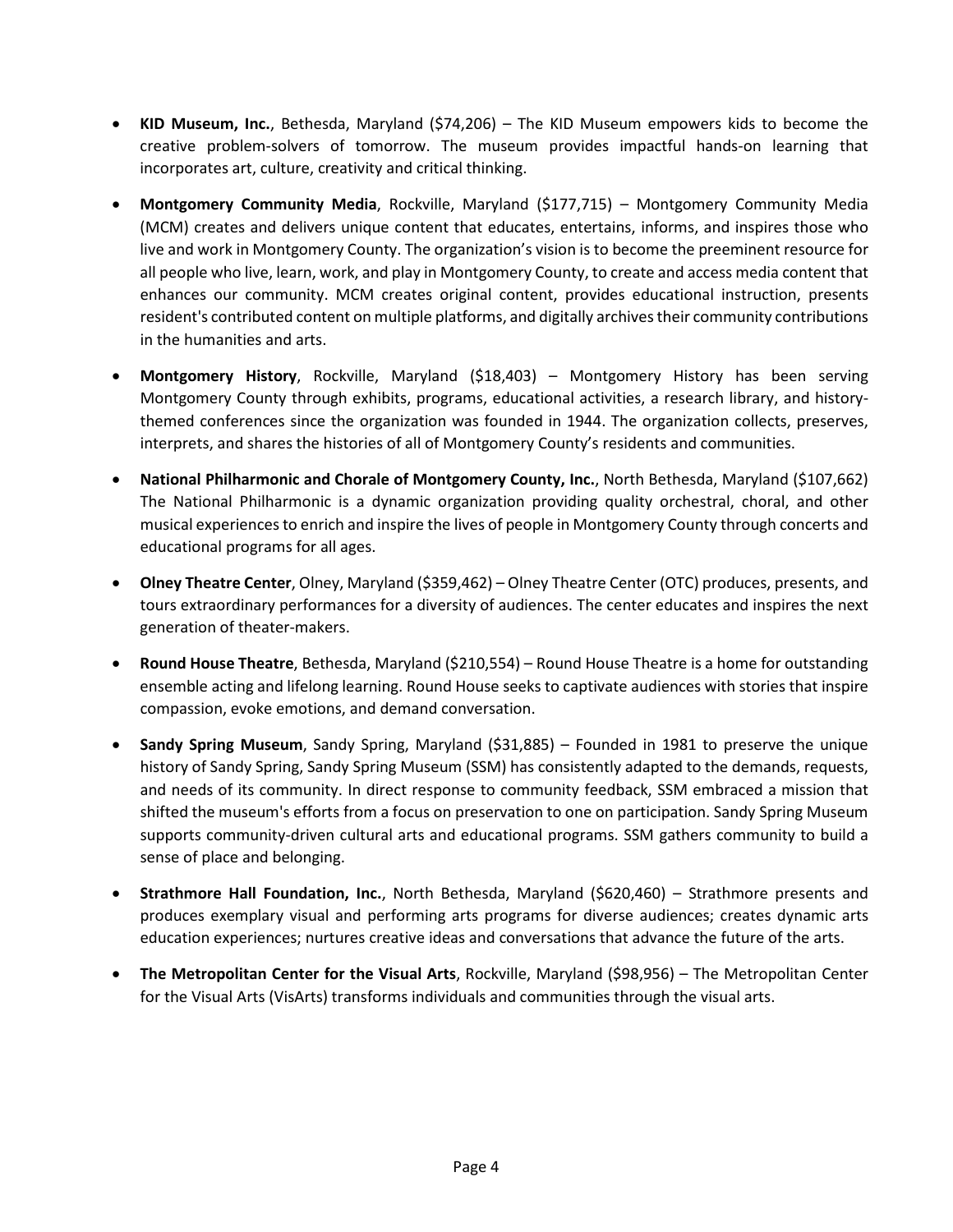- **The Puppet Co.**, Glen Echo, Maryland (\$22,981) The Puppet Co. creates and presents professional puppet theater for children and families as an art form, reflecting excellence in both the performance and visual experiences. The organization provides an array of supporting programs including classes, demonstrations, publications, and exhibitions. In addition, they maintain a puppetry library, a collection of puppets, and puppetry memorabilia focused on the mid-Atlantic region of the United States, available by request.
- **The Writer's Center**, Bethesda, Maryland (\$66,745) The Writer's Center empowers writers, and those who want to write, through workshops, events, and creative collaboration. They also support and celebrate those who publish.
- **Washington Conservatory of Music**, Bethesda, Maryland (\$55,098) The Washington Conservatory of Music provides exceptional musical learning and listening experiences for area students and the community.
- **Washington Revels, Inc.**, Silver Spring, Maryland (\$50,749) Washington Revels uses performance, education, and community engagement to revive, sustain, expand, and celebrate cultural traditions -- in music, dance, storytelling, and drama -- that bind people together in spirit and joy. The organization strives to illustrate the world's common humanity, connecting all people in a community that stretches across ethnic, cultural, and religious divisions.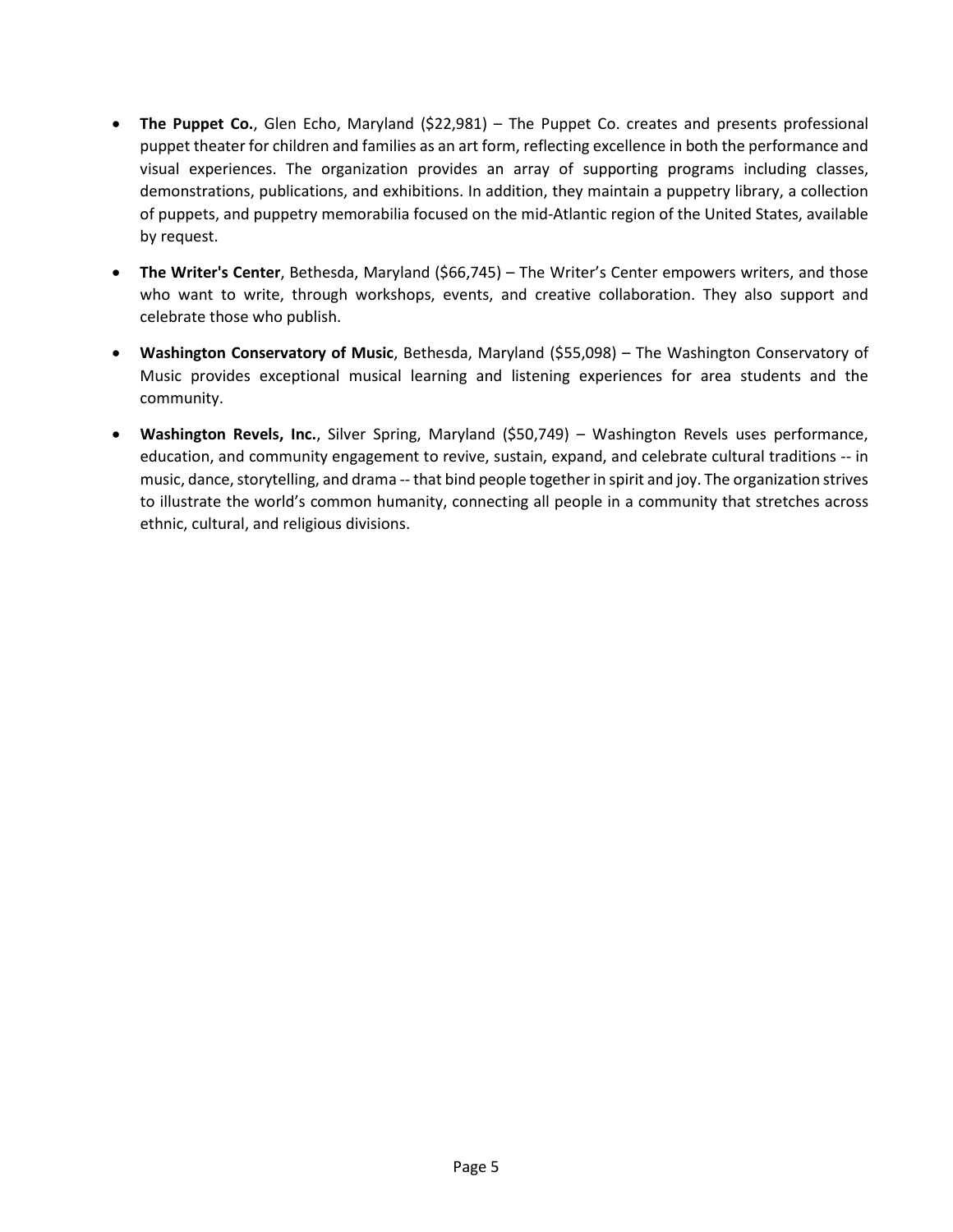## **FY20 Advancement Grants**

## **\$340,565 awarded for July 1, 2019 – June 30, 2020**

*Advancement Grants* assist arts and humanities organizations in attaining fiscal stability and long-term viability. Grants support long-term planning, and technology improvements critical to an organization's arts/humanities mission. Eight organizations received FY20 awards within this category.

- **Adventure Theatre MTC**, Glen Echo, Maryland (\$22,500) Grant funds will be used to upgrade theatre technology and displays. Upgrades include replacing aging production equipment, improving theatre lighting, and enhancing customer experience and safety. These infrastructure projects are designed to collectively improve both artistic presentations and management operations.
- **Gandhi Brigade Youth Media**, Silver Spring, Maryland (\$16,000) Grant funds will be used to develop and implement a plan to help guide Gandhi Brigade Youth Media as the organization expands programming in its new space at the Silver Spring Library. The move into the Library offers the organization a unique opportunity to both expand and diversify programming. Gandhi Brigade will hire consultants to assist in developing a plan that will guide funding, staffing, and programming decisions.
- **KID Museum, Inc.**, Bethesda, Maryland (\$84,150) Grant funds will be used for the exhibit design and development process for KID Museum's new home. KID Museum will issue an RFP to select the exhibit design firm and contract exhibit developers. At the end of the project, KID Museum will have conceptual sketches for key exhibit areas, formative evaluation on exhibit prototypes, and exhibit fabrication documents.
- **New Orchestra of Washington**, Rockville, Maryland (\$10,455) Grant funds will be used for the development of a strategic branding plan over the next several seasons, as the organization embraces its mission of building a positive, inclusive, and inspired community around New Orchestra of Washington's (NOW) artistic brand. The strategic branding plan will create effective messaging and an organizational narrative to implement marketing priorities, strategies, action items, evaluation tools, and set the stage for a new period of growth for the organization in the next decade.
- **Olney Theatre Center**, Olney, Maryland (\$88,000) Grant funds will be used to advance two planning processes essential to the success of Olney Theatre Center's (OTC) long-term goals and part of a five-year capital campaign. First, OTC will undertake an engineering analysis and entitlement process to build a dedicated education center for youth and life-long learners, a ring road to improve patron safety, and housing for guest artists. Second, funds will support market analysis to inform long-term program planning for the new education center to ensure that the new facility effectively meets the needs of county residents, including MCPS and local communities facing barriers to equal arts access.
- **Round House Theatre**, Bethesda, Maryland (\$92,000) Grant funds will be used to upgrade the theatre's technology to provide patron-focused service through a new customer relationship management software platform, integrated website interface, and ticket scanning equipment. The technological upgrade will allow Round House to better tailor communications to different patron constituencies, respond to patron needs in real time, generate reports that offer feedback on fundraising, marketing activities, and to increase return on investment.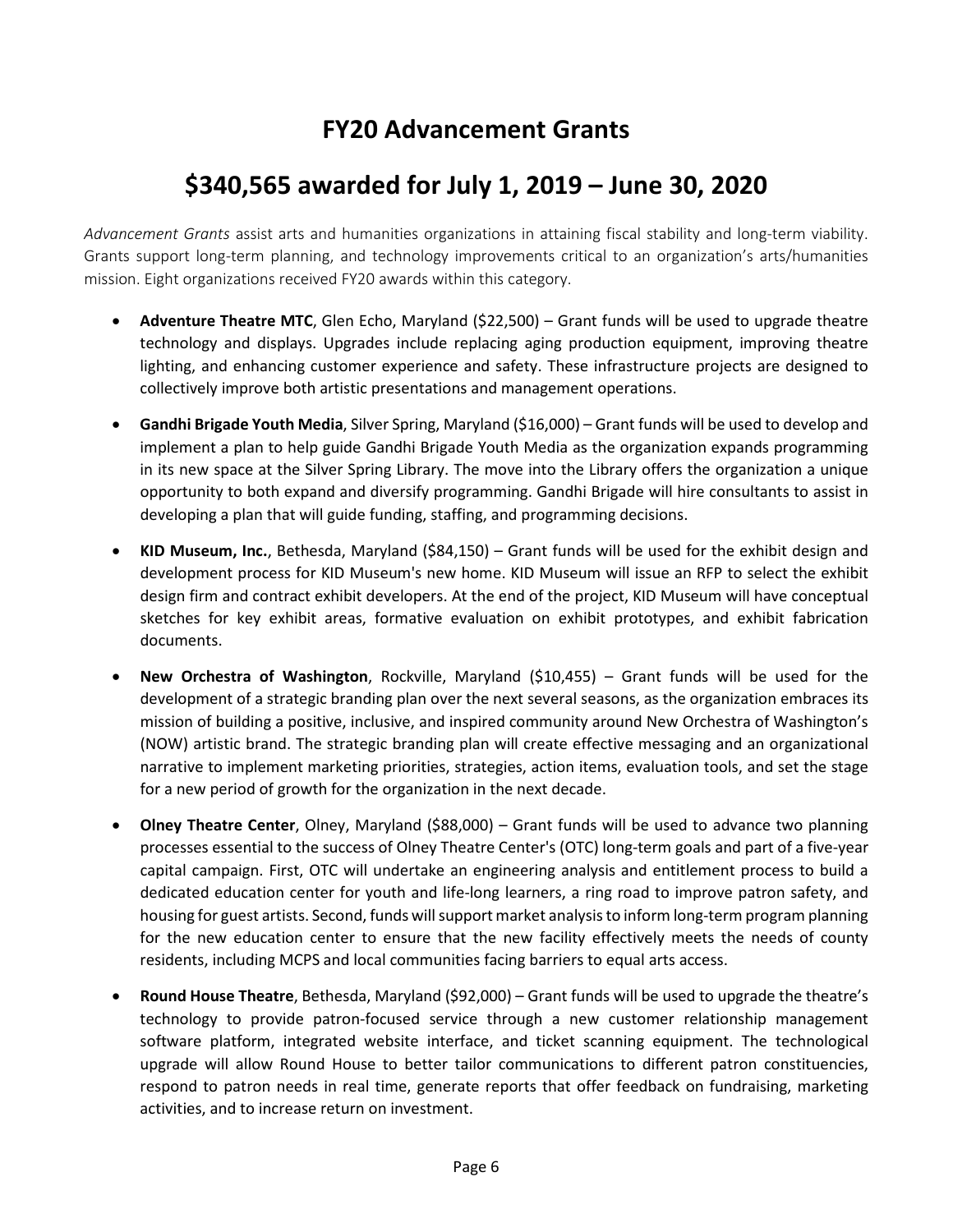- **Story Tapestries, Inc.**, Germantown, Maryland (\$14,340) Grant funds will be used to engage a nonprofit consultant to help guide organizational capacity building activities, to diversify fundraising strategies, and to engage a technical consultant to help improve donor tracking and reporting tools. Working with the consultants will strengthen Story Tapestries organizational capacity and position the organization for longterm sustainability. Grant funds will also support Board member attendance at courses offered by Nonprofit Montgomery and the Bridge Conference.
- **Young Artists of America at Strathmore**, North Bethesda, Maryland (\$13,120) Grant funds will be used to create a growth plan for Young Artists of America at Strathmore's (YAA) successful Summer Performing Arts Intensives (SPAI) program, which is approaching capacity at its current location, and is the most rapidly expanding revenue source in the organization's budget. YAA will hire a consulting team with the requisite skills to conduct the necessary research and analysis to help staff and Board create a growth plan that lays out the best possible direction for SPAI's next phase. This complements the recent completion of a strategic plan reflecting YAA's future vision of the organization as a whole.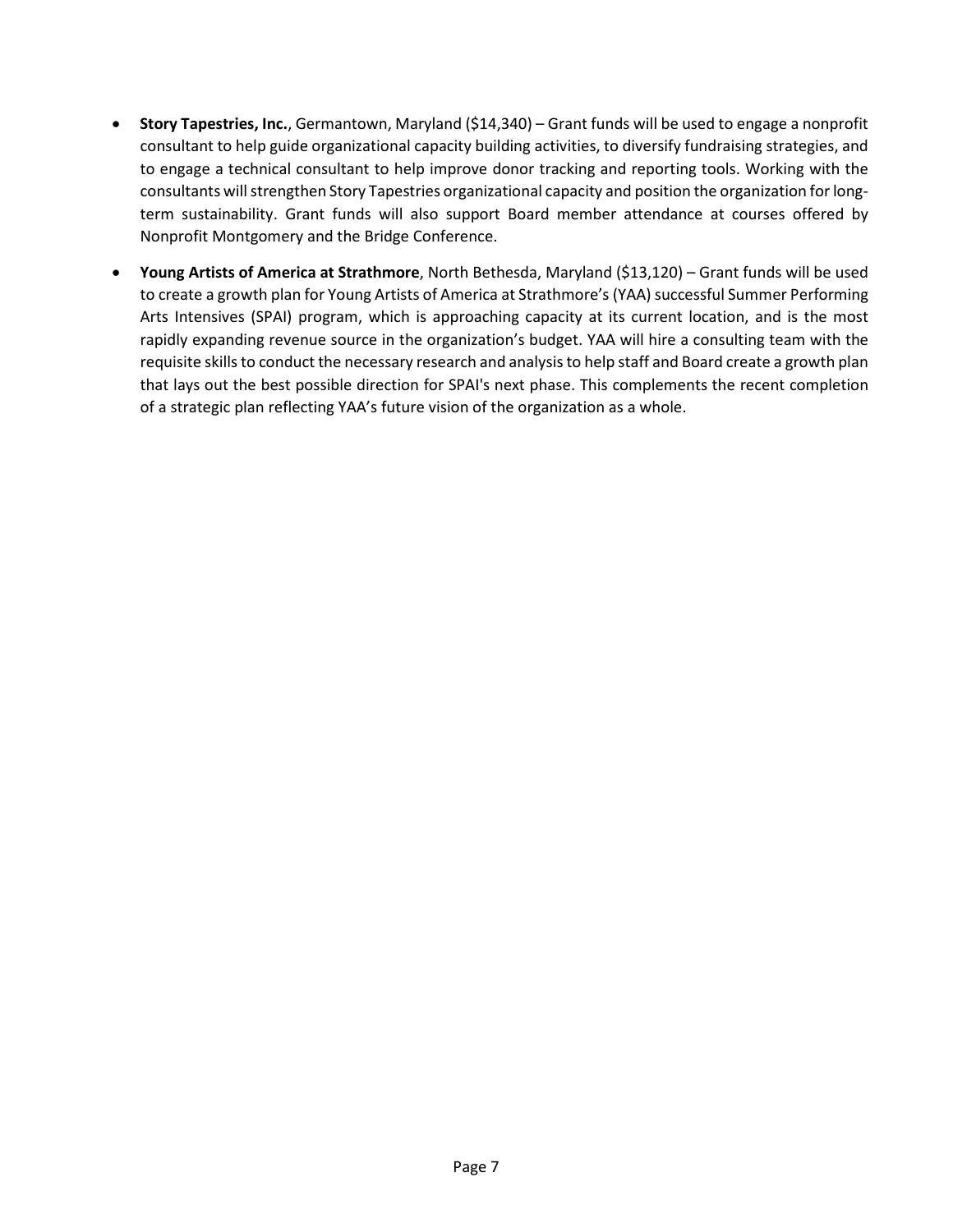## **FY20 Capital Improvement Grants**

## **\$253,581 awarded for July 1, 2019 – June 30, 2021**

Capital Improvement Grants provide supplemental funding to assist arts and humanities organizations in attaining stability and long-term viability. Four organizations received FY20 awards within this category.

- **Glen Echo Park Partnership for Arts and Culture, Inc.**, Glen Echo, Maryland (\$88,833) Grant funds will be used to conduct restoration and preservation of Glen Echo Park's historic Spanish Ballroom exterior. Work will include repairs, cleaning, and painting of the stucco walls, window frames, and doors of the facility. The grantee will also replace the roof over the addition (Ballroom Back Room.) The project will ensure that the entire exterior of the Spanish Ballroom will be free of mildew staining and leaks, and be fully restored.
- **Imagination Stage**, Bethesda, Maryland (\$41,150) Grant funds will be used to undertake repairs to the organization's 16-year-old facility in Bethesda to prevent the failure of Imagination Stage's HVAC control system, add supplemental duct heaters to correct heating deficiencies in the applicant's building, and replace damaged flooring that currently present safety hazards to patrons.
- **Montgomery Community Media**, Rockville, Maryland (\$43,597.50) Grant funds will be used for enhancements to Montgomery Community Media's (MCM) new Silver Spring location, the Alexander House. The project includes branding on the building exterior, the construction of a set for media classes and video productions, and equipment for media training. Additionally, to meet the surging demand for audio and video podcasts, a professional grade audio booth for the Rockville studio will be built. These improvements will bring new contributors to MCM, expand fundraising, and aid sustainability by providing new revenue sources.
- **Sandy Spring Museum**, Sandy Spring, Maryland (\$80,000) Grant funds will be used to make transformative improvements to the museum's exterior, buildings and grounds. The project includes the repair and repainting of the exterior wood siding, installing two conservation gardens, planting a third garden with native species, enhancing exterior lighting to emphasize the facility's award-winning architecture, and improved visibility and usability of the grounds at night. Improvements will make the property more usable by the public, increase the visibility of the museum, and increase private facility rentals.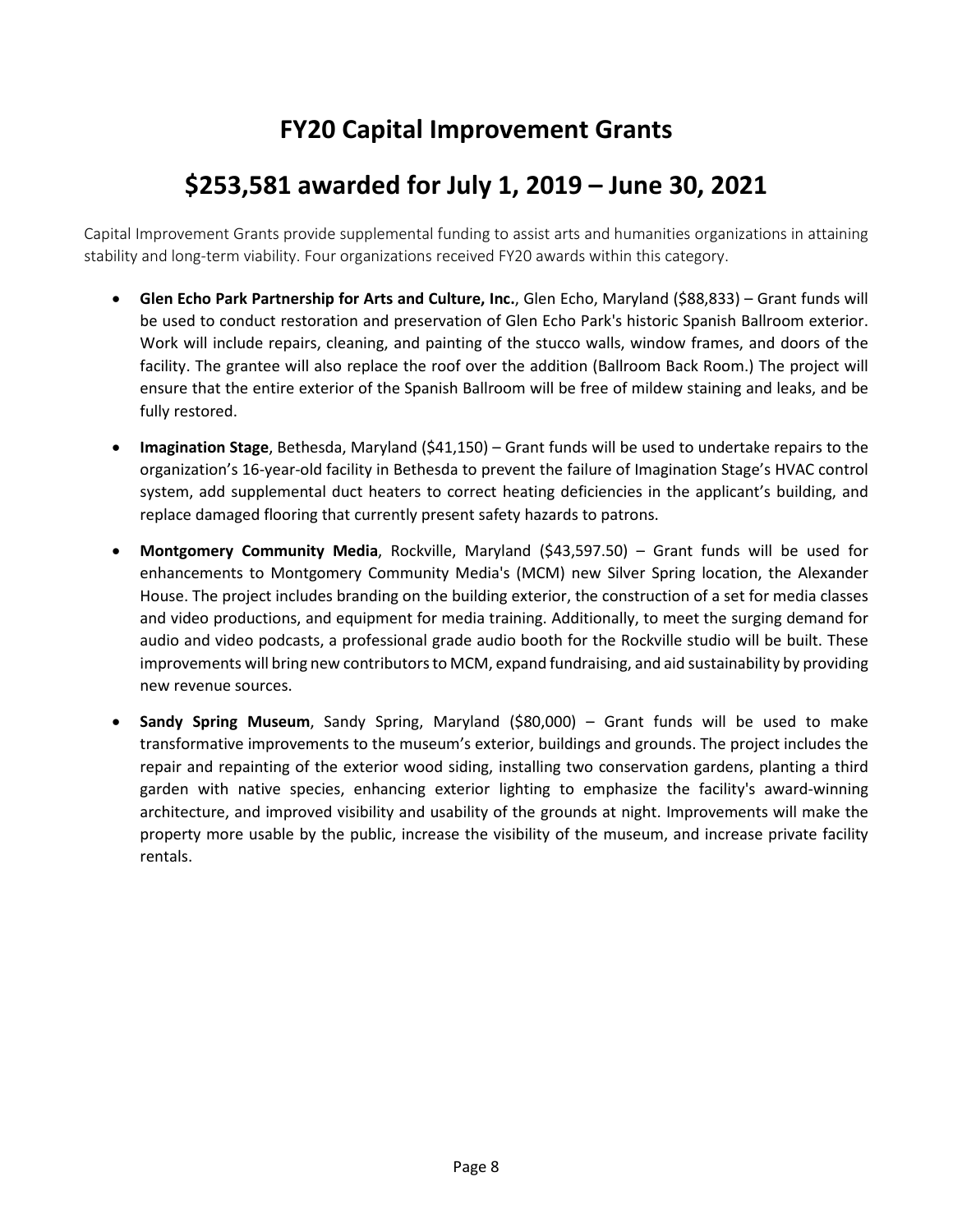# **FY20 General Operating Support Grants for Mid-Size Arts & Humanities Organizations**

## **\$759,186 awarded for July 1, 2019 – June 30, 2020**

*General Operating Support Grants for Mid-Size Arts & Humanities Organizations* provide support to organizations with 501(c)(3) status that are governed by an independent, legally liable Board, have at least one part-time paid staff member, and annual cash operating expenses of at least \$50,000. Organizations that have annual expenses of more than \$150,000 are eligible if the organization did not apply for *General Operating Support Grants for Large Arts & Humanities Organizations* within the same fiscal year. Thirty-six organizations received FY20 awards within this category*.*

- **After School Dance Fund**, Silver Spring, Maryland (\$23,000) The After School Dance Fund (ASDF) develops youth leadership and promotes wellness, heritage, and cultural unity through Latin dance education. The organization uses performance to combat preventable social and health issues in the Latinx community, including obesity, high rates of high school dropouts, teen pregnancy, domestic violence, and the devastating influence of gangs. Latin dance becomes a vehicle for increased cultural awareness and pride, encouraging exercise, building community, and having fun.
- **Akhmedova Ballet Academy**, Silver Spring, Maryland (\$17,500) The Akhmedova Ballet Academy is dedicated to providing ballet training utilizing the Vaganova Method. Personal and artistic mentoring prepares young, talented dancers to become strong, fully developed artists ready to take their place in major dance companies around the world.
- **Arts for the Aging, Inc.**, Rockville, Maryland (\$23,000) Arts for the Aging, Inc. (AFTA) is a nationally recognized social service organization. The organization engages older adults and care partners in health improvement and life enhancement through regular participation in multidisciplinary arts programs. AFTA's participatory, therapeutic interventions focus on those experiencing aging-related physical and cognitive impairments, and can include trainings for practitioners in AFTA's structured improvisation methods.
- **Arts on the Block**, Kensington, Maryland (\$25,000) Arts on the Block (AOB) empowers creative youth to imagine and shape fulfilling futures, join the creative workforce, and contribute to the quality of life of their communities. AOB achieves its mission by providing real-world experiences in the arts, arts education, and entrepreneurial training geared toward opening new pathways to learning, self-discovery, and achievement.
- **Bel Cantanti Opera**, Silver Spring, Maryland (\$20,000) Bel Cantanti Opera provides performance opportunities to young opera singers and brings those performances to the community at an affordable price.
- **Cantate Chamber Singers**, Takoma Park, Maryland (\$16,800) Cantate Chamber Singers stimulate awareness and appreciation of sacred and secular choral music through innovative programming, creative outreach and collaborative performances with other artists and ensembles. To achieve this mission, Cantate is dedicated to presenting artistically exciting and inspiring performances of newly commissioned and rarely heard choral works, alongside established repertoire.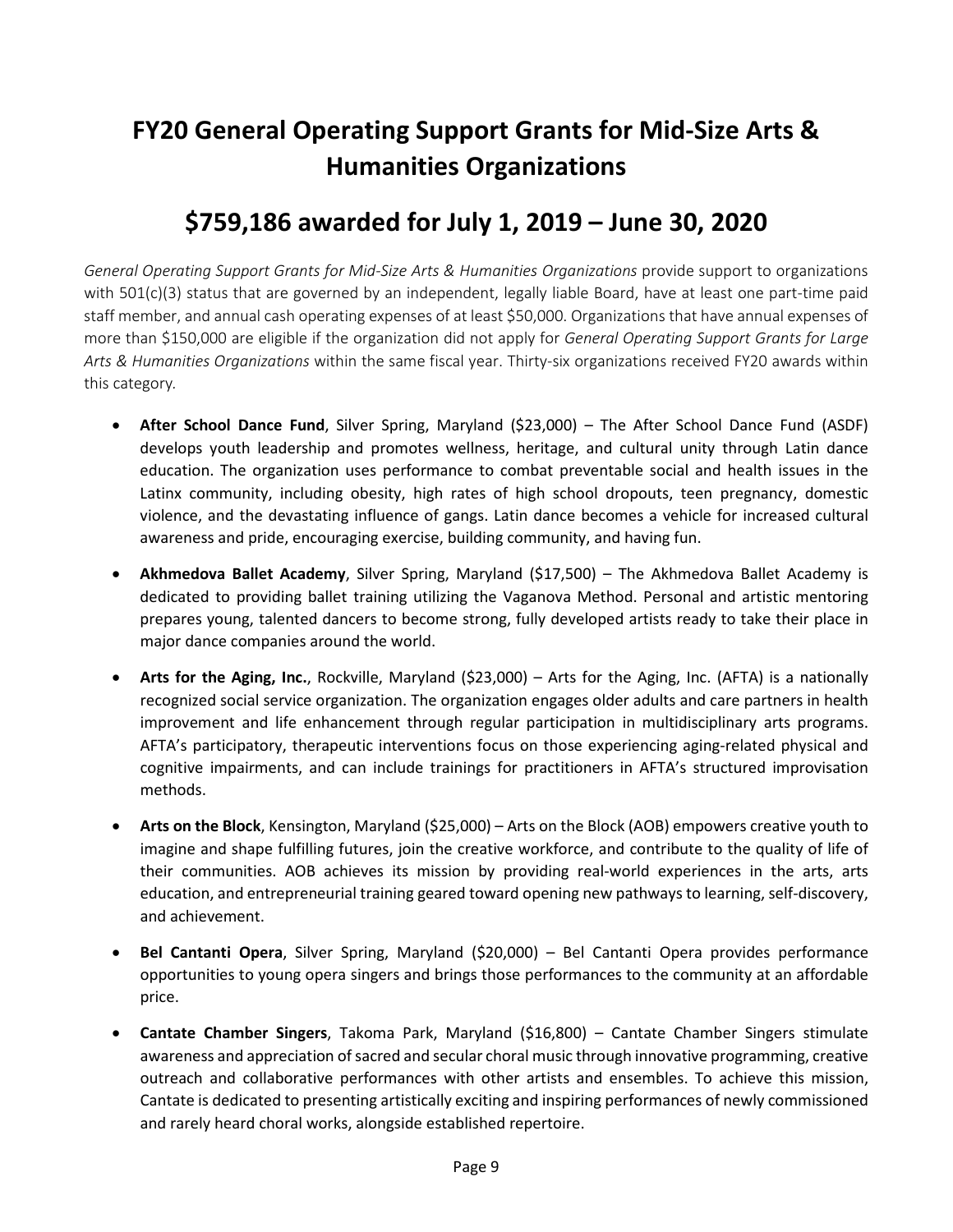- **Carpe Diem Arts, Inc.**, Silver Spring, Maryland (\$18,000) Carpe Diem Arts engages communities across generations, cultures, and socio-economic divides through the visual, literary and performing arts. Through creative partnerships, the organization achieves the dual aim of impacting diverse and underserved populations, while also supporting the livelihoods of master teaching and performing artists that represent a broad range of artistic disciplines and cultural traditions.
- **Chevy Chase Historical Society**, Chevy Chase, Maryland (\$10,800) The Chevy Chase Historical Society collects, records, interprets, and shares materials relating to the history of Chevy Chase, Maryland, one of America's first streetcar suburbs. Founded in 1981, the nonprofit volunteer organization provides resources for historical research and sponsors a variety of programs to foster knowledge and appreciation of the community's history.
- **ClancyWorks Dance Company**, Silver Spring, Maryland (\$23,000) ClancyWorks increases the public appetite for and understanding of the arts by presenting high quality dance performances and educational programs. The organization expands the relevance of dance in people's lives by demonstrating that creative movement can be used to solve conflicts, develop community cohesion, improve academic achievement, and promote civic responsibility. ClancyWorks nurtures leadership skills and artistic excellence in emerging artists.
- **CREATE Arts Center**, Silver Spring, Maryland (\$22,500) CREATE Arts Center (CREATE) is a visual arts organization that has been providing high-quality art education, art therapy, and community arts experiences to individuals and families for 32 years. The organization sparks creativity, fosters learning, empowers individuals, and facilitates community partnerships and connections through the visual arts.
- **Docs in Progress**, Silver Spring, Maryland (\$23,000) Docs In Progress gives individuals the tools to tell stories through documentary film, to educate, inspire, and transform the way people view their world.
- **Flying V, Ltd.**, Bethesda, Maryland (\$24,500) Flying V redefines theatre to invigorate and inspire people to live life with a greater sense of appreciation and adventure. Bridging the gap between pop and high culture, Flying V creates original plays and performance art inspired by genre fiction and other modern mythologies. Reflecting the intimate struggles of the human condition through vivid, high concept metaphors and artistic vigor, Flying V shines a light on the loneliness and isolation so many feel, and creates a sense of connection and wonder. Flying V is your Friendly Neighborhood Indie Theatre. Expect Awesome. Be Awesome.
- **Gandhi Brigade Youth Media**, Silver Spring, Maryland (\$21,000) Gandhi Brigade Youth Media prepares young people, particularly those from underserved and immigrant neighborhoods, to become leaders through a community engagement process that uses digital media.
- **Glen Echo Pottery**, Glen Echo, Maryland (\$21,000) Glen Echo Pottery teaches the ceramic arts in a relaxed but creatively serious environment that is accessible to everyone from the tentative novice to the very experienced clay student. The organization provides exceptional opportunities for continuous learning on a year-round basis, through high quality instruction in all aspects of the pottery-making process. Glen Echo Pottery develops a strong community of interest among students, faculty, and the public through opportunities to observe and interact with potters practicing their craft.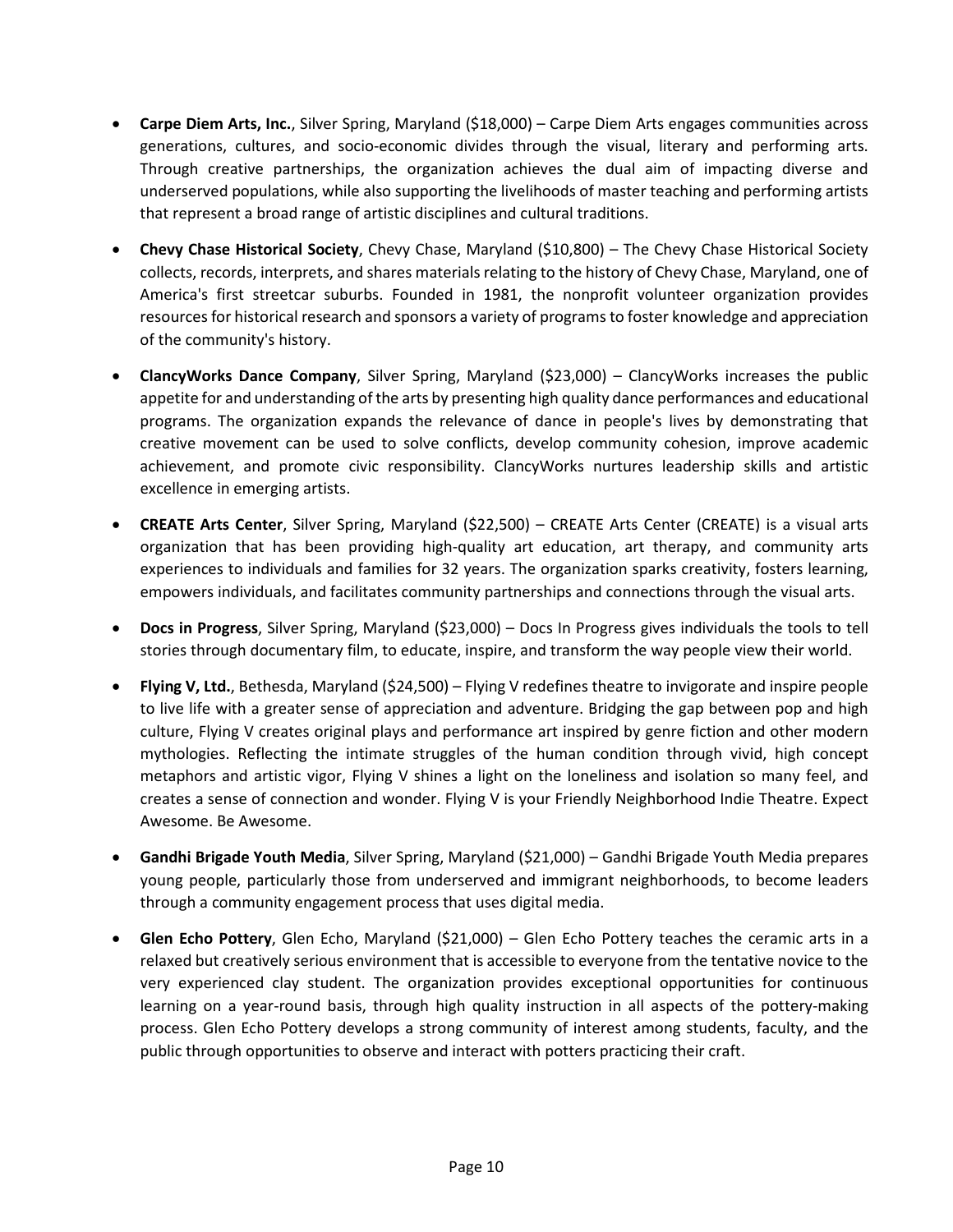- **Glorystar Children's Chorus**, Potomac, Maryland (\$21,000) Glorystar Children's Chorus (GCC), provides excellent music education to children and youth in the joy of choral art. Through a rich repertoire of Eastern and Western music, GCC promotes music appreciation and builds bridges for a diverse community.
- **Inscape Chamber Orchestra**, Silver Spring, Maryland (\$21,000) Founded in 2004, the Inscape Chamber Orchestra performs concerts that aim to engage audiences by providing a compelling way to explore both standard and nonstandard works of classical music. Inscape is also dedicated to premiering and recording new works by American composers. Inscape's concerts, performed by some of Maryland's most talented professional classical musicians, are affordable, and easily accessible to residents of Montgomery County.
- **InterAct Story Theatre Education Association**, Wheaton, Maryland (\$22,500) InterAct Story Theatre brings arts-based learning experiences to everyone, especially to those communities that are underserved due to economic, social, and geographic constraints. InterAct believes that every kid, every grown-up, everywhere deserves great theatre, whether or not you can get to a theatre. InterAct also believes that the arts help foster communication and understanding in our communities, because the arts help us express our ideas, our emotions, and our experiences. Arts are for everyone, and everyone learns through the arts!
- **interPLAY Orchestra**, Bethesda, Maryland (\$24,500) interPLAY Orchestra is a community orchestra comprised of adults with cognitive and physical disabilities who learn to make music in collaboration with high school seniors, college students and professional musicians. The organization believes that music is not just about the written notes, and that cognitive disabilities should not limit a person's access to enjoy music performance. Orchestra Members learn to perform music through improvisation, repetition, and memory.
- **Kalanidhi Dance**, Bethesda, Maryland (\$22,500) Kalanidhi Dance is committed to the preservation, promotion, and the teaching of Kuchipudi, one of India's eight classical dance forms. It inspires appreciation for Kuchipudi by creating original, high quality artistic work that remains authentic to the Kuchipudi style; pushing the boundaries of Kuchipudi through collaborations with local and international artists across genres. The organization attracts students at an early age, and helps them reach their full potential through rigorous instruction; empowering dancers to become professional artists through enrichment programs.
- **Lumina Studio Theatre, Inc.**, Silver Spring, Maryland (\$20,000) Lumina Studio Theatre provides unique opportunities for young and adult actors of all levels to perform Shakespeare and other Classic theatre in a professional setting. Lumina's actors engage in a rigorous, comprehensive, performance-focused program of theatre arts using the techniques of Rudolf Steiner, Michael Chekhov and Stella Adler. Rehearsal work includes in-depth vocal and character coaching, and improvisation. Stage combat, live music, and choreography are included as the production requires.
- **Marlow Guitar International**, Rockville, Maryland (\$21,000) Marlow Guitar International (MGI), formerly known as the International Conservatory of Music, creates community through music, by drawing people together for entertainment, education, and inspiration. MGI brings people together to experience classical guitar music from around the world through performances, classes, and scholarship competitions. MGI provides educational opportunities and fosters an appreciation for classical guitar in the community.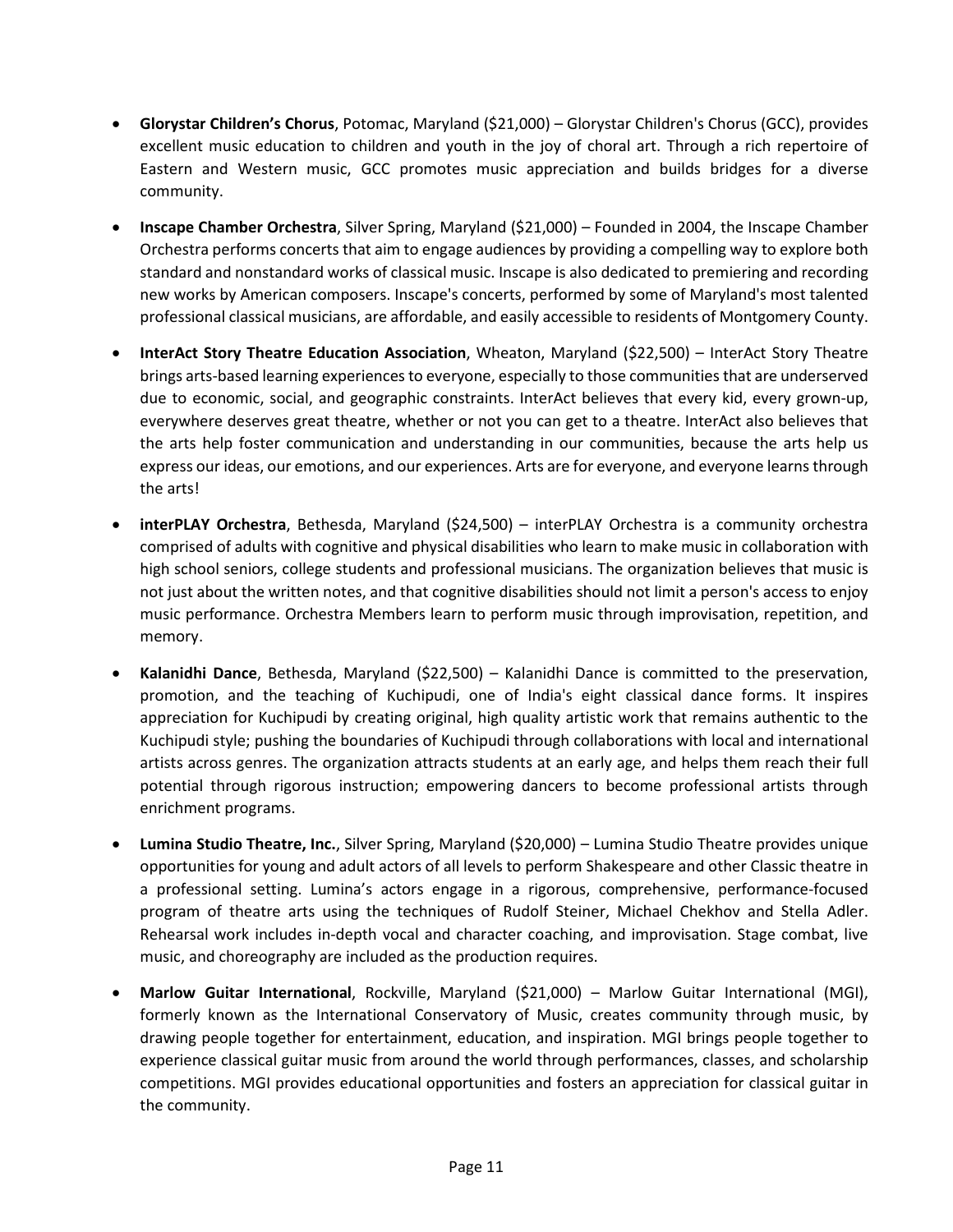- **National Capital Trolley Museum**, Colesville, Maryland (\$20,000) The National Capital Trolley Museum (NCTM) preserves and interprets the heritage of street and interurban railways and environs for the benefit of present and future generations, while supplementing its collections with significant national and international objects to enhance its interpretive programs. The Museum connects its audiences to the transit-based development of their communities through its demonstration railway and traditional museum programs providing educational opportunities for all ages.
- **New Orchestra of Washington**, Rockville, Maryland (\$22,500) New Orchestra of Washington (NOW) makes classical music relevant, accessible, and engaging for a new generation of audiences through virtuosic performances with fresh interpretations, a modern aesthetic, and through community-building projects that engage both new and experienced concertgoers.
- **Olney Children's Ballet Theater, Inc.**, Gaithersburg, Maryland (\$18,000) Olney Ballet Theatre (OBT) trains young dancers (ages 6 - 18) in dance including classical and contemporary ballet, jazz, modern, tap, and hip-hop. Further, it stages dance productions throughout Montgomery County. OBT is committed to being an educational resource that provides cultural enrichment for the community, particularly for the community's young people, through presentations of high quality, original productions of understandable, entertaining story ballets performed by student dancers.
- **Peerless Rockville Historic Preservation, Ltd.**, Rockville, Maryland (\$21,000) Peerless Rockville Historic Preservation, Ltd. is an award-winning, community-based organization founded in 1974 to preserve buildings, objects, and information important to Rockville's heritage. Peerless Rockville advances its goals through education, example, advocacy, and community involvement.
- **Photoworks at Glen Echo Park**, Glen Echo, Maryland (\$22,500) Offering a diverse combination of educational programs, gallery exhibitions, and community initiatives, Photoworks is a vibrant and unique resource for student and professional photographers – an arts community in the very best sense of the word.
- **Project Change**, Olney, Maryland (\$22,500) Project Change, the parent organization for the Team of Stars Camp program, is a youth-driven, nonprofit organization empowering middle and high school students to be agents for positive change within their communities through youth health and wellness, service, and leadership opportunities. The Team of Stars Camp promotes life skills through the art of musical theater for underserved middle school youth in afterschool and summer camp programs.
- **Silver Spring Town Center, Inc.**, Silver Spring, Maryland (\$22,500) Silver Spring Town Center, Inc. (SSTCi) educates, entertains, and inspires residents of all ages by activating public spaces with arts and cultural events that embrace the region's diversity and build community connections.
- **Story Tapestries, Inc.**, Germantown, Maryland (\$24,500) Story Tapestries serves the Montgomery County community through; 1) Professional performances in storytelling, theater, dance, spoken word and other art forms in a variety of public spaces including community centers, local theaters, libraries, and schools; and 2) Workshops and in-depth training programs for adults and children to develop skills in various art forms, sharing how to use the performing, visual, and literary arts to develop their voice, share their stories, increase their literacy, social-emotional, and STEAM skills.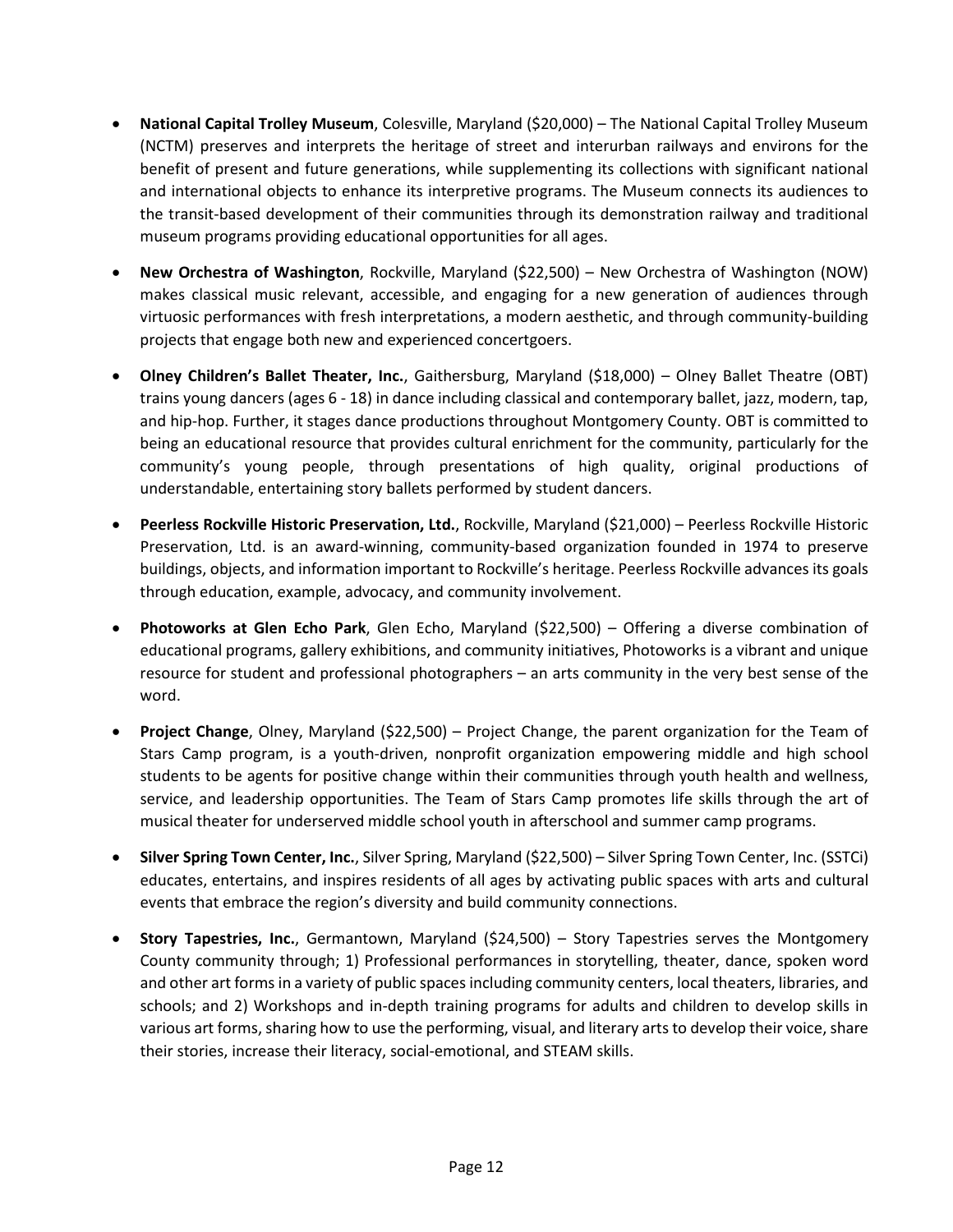- **Symphony of the Potomac**, Glen Echo, Maryland (\$21,000) The organization maintains a high-quality symphony orchestra with diverse membership offering affordable concerts in Montgomery County, MD. The symphony increases awareness of and educates county residents about classical music and orchestral performance. The organization also provides youth and adult amateurs the opportunity to play under a professional conductor, with professionally trained musicians, while bringing classical music to audiences that would not otherwise have access to live performances, including schoolchildren and adults in residential care.
- **The Kentlands Community Foundation, Inc.**, Gaithersburg, Maryland (\$18,000) The Kentlands Community Foundation is an educational and cultural organization established in 1993 dedicated to enriching civic life. The organization builds community by supporting local arts and cultural programs, and provides opportunities for volunteerism and community outreach. The Foundation serves as an educational resource in the landmark new urbanist community that is Kentlands.
- **The Victorian Lyric Opera Company**, Rockville, Maryland (\$20,000) The Victorian Lyric Opera Company provides high quality performances of light operatic works, offering educational and performance opportunities for the community.
- **Word Dance Theater**, Bethesda, Maryland (\$13,611) Word Dance Theater invites people from all walks of life to learn the Isadora Duncan-inspired philosophy, methodology, and aesthetic of dance. The organization blends music, theater, poetry, architecture, and visual arts with holistic dance movements that unite us with the full range of our emotions and restores us to our roots…the breath, energy, strength, beauty, spirit, community, and freedom that is the birthright of all people.
- **Young Artists of America at Strathmore**, North Bethesda, Maryland (\$22,500) Young Artists of America at Strathmore (YAA) is an educational organization offering excellent training to gifted and committed young performing artists in a professional and nurturing environment. Through mentorship and individualized instruction from renowned artists, students work collaboratively to perform fully orchestrated works of music-theatre in state-of-the-art venues such as the Music Center at Strathmore, where YAA resides as the arts center's first Affiliate.
- **Youth Art For Healing**, Bethesda, Maryland (\$22,500) Youth Art For Healing is an organization that brings works of art created by youth into healthcare environments to provide a sense of comfort, inspiration and healing for patients, their loved ones, and healthcare professionals.
- **Zemer Chai**, Kensington, Maryland (\$17,100) Zemer Chai ("Living Song" in Hebrew) is a volunteer choir of singers dedicated to the preservation and performance of the full range of Jewish choral repertoire, including liturgical and classical pieces, worldwide Jewish folk music in multiple languages, and new commissioned works. The singers come from all walks of Jewish life, finding common ground in their love of music and commitment to sharing it. The choir is a unique cultural resource in Montgomery County, sharing a musical tradition that spans centuries with diverse audiences throughout the region.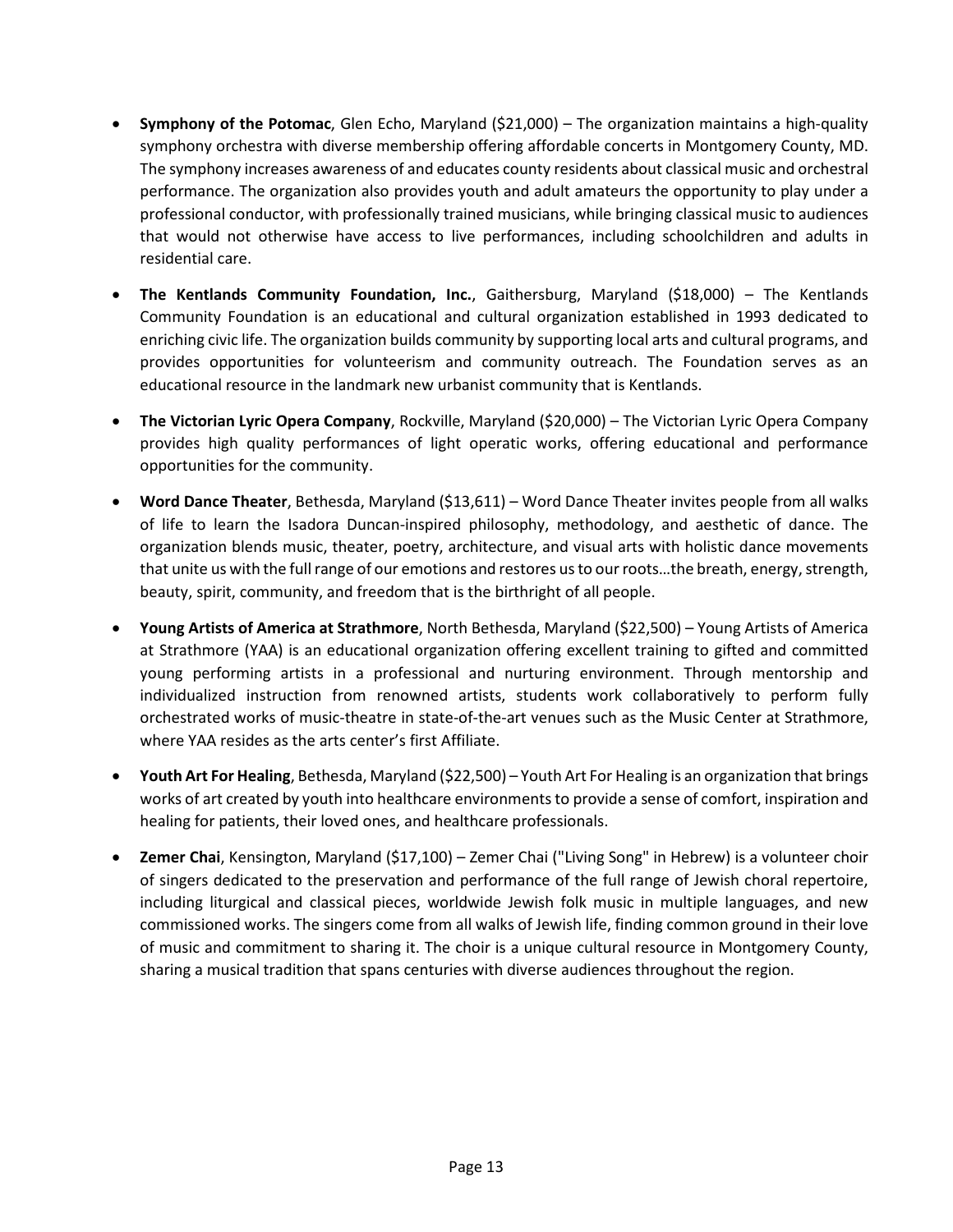#### **FY20 Small Arts & Humanities Organizations & Groups Project Grants**

## **\$109,400 awarded for July 1, 2019 – June 30, 2020**

*Small Arts & Humanities Organizations & Groups Project Grants* fund organizations with annual cash operating expenses up to \$50,000. Grants support high-quality programs for the public offered by arts and humanities organizations or groups that may or may not have 501(c)(3) status. Twenty-four organizations received FY20 awards within this category.

- **Bethesda Little Theatre**, Olney, Maryland (\$5,000) Grant funds will be used for theater rental, set design, costumes, promotion, and an honorarium for the director, stage manager, and musicians to support a two-hour musical stage performance. Performances will take place over two weekends: Friday and Saturday evenings and Sunday matinees.
- **DC South Asian Arts Council Inc**, Gaithersburg, Maryland (\$5,000) Grant funds will be used for movie fees, equipment rentals, and honorarium for visiting artists.
- **F. Scott Fitzgerald Literary Conference, Inc.**, Rockville, Maryland (\$4,900) Grant funds will be used to help pay expenses for the annual literary conference. Costs includes the facility rental, featured speaker, workshop fees, printing, and supplies.
- **FocusMusic**, Rockville, Maryland (\$3,920) Grant funds will be used to; 1) Coordinate production of Focus Gaithersburg & Focus Rockville shows; 2) Develop joint projects with other nonprofit organizations that produce folk and acoustic concerts in Montgomery County; and 3) Pay the Focus Bethesda and Rockville sound tech costs.
- **Halau Nohona Hawaii**, Silver Spring, Maryland (\$5,000) Grants funds will be used for venue, costumes, stage decorations, and dance implements.
- **Heralds of Hope Theater Company**, Laytonsville, Maryland (\$5,000) Grant funds will be used to pay the publishing house Samuel French royalty fees for the script *Ceremonies in Dark Old Men*, and Randolph Road Theater in Silver Spring for rehearsal and performance time.
- **Hope Garden Children's Ballet Theatre (HGCBT)**, Poolseville, Maryland (\$4,900) Grant funds will be used to defray theater rental costs for the production of *A Christmas Carol*, HGCBT's ballet adaptation of the Dickens classic, to be performed at the F. Scott Fitzgerald Theater in Rockville, Maryland.
- **Montgomery Philharmonic, Inc., (MP)** Rockville, Maryland (\$5,000) Grant funds will be used for program costs for MP's FY20 concert season, including orchestral performance and educational programming, Summer Reading Sessions, Youth Chamber Music Festival, adult education master classes, professional musicians, and for senior outreach.
- **Montgomery Symphony Orchestra**, Takoma Park, Maryland (\$4,000) Grant funds will be used to present a youth concerto free for the community in downtown Silver Spring. The concert will feature middle and/or high school soloists performing in concert with the Montgomery Symphony Orchestra.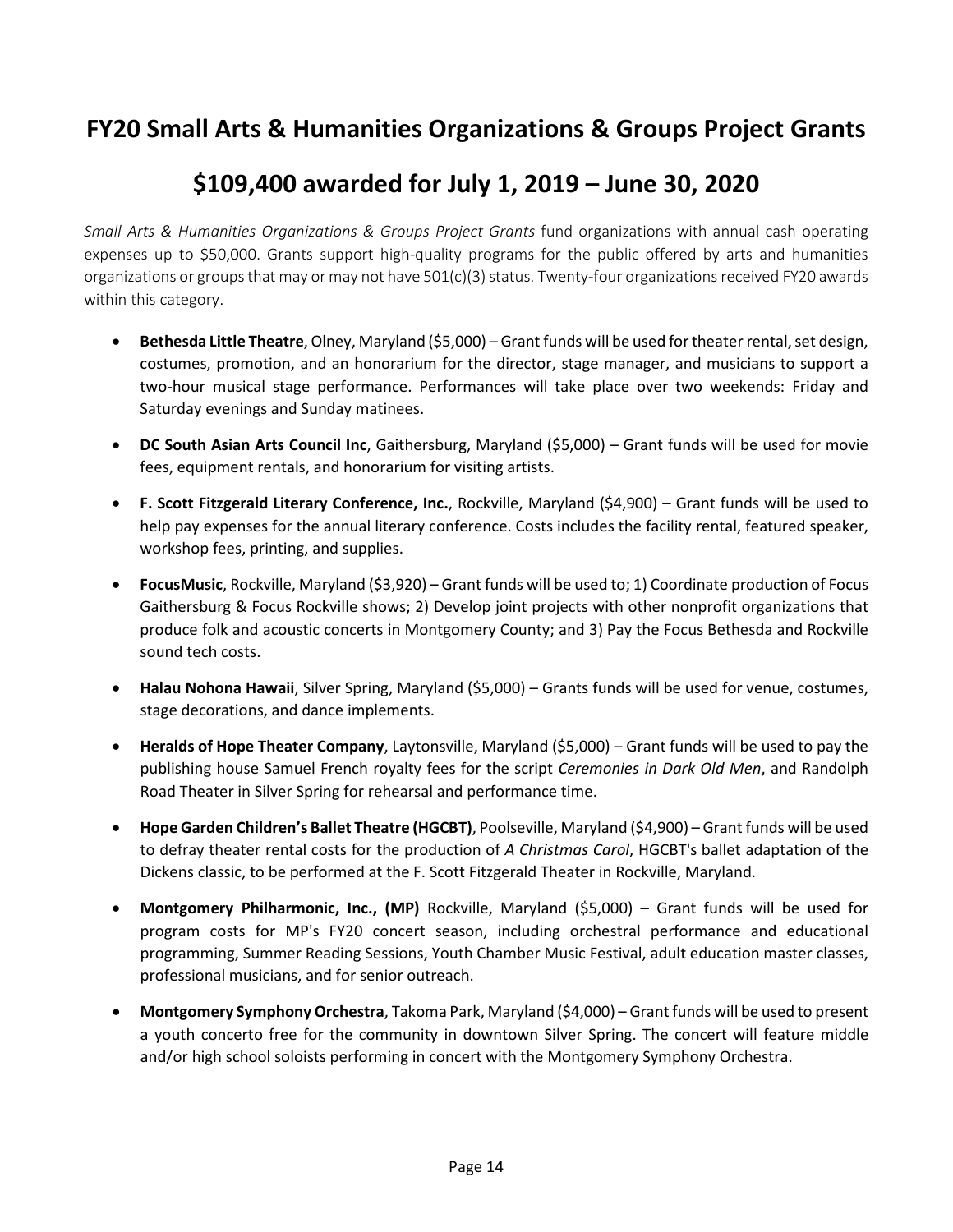- **National Institutes of Health Community Orchestra**, Bethesda, Maryland (\$3,325) Grant funds will be used to support the presentation of three major concerts for the general public. The concerts will be held in Montgomery County and will be offered without a fee for admission. All three concerts will feature classical music, and the winter concert will include seasonal music to be performed with the NIH Community Chorus.
- **NIH Philharmonia**, Bethesda, Maryland (\$5,000) Grant funds will be used for direct operating costs including orchestra sheet music rental, percussion instrument rental, program printing, soloist honorarium, and the Music Director's stipend.
- **Olney Concert Band**, Olney, Maryland (\$1,635) The organization will provide music education and outreach to middle school students, and also encourage them to continue their music education in high school. Grant funds will be used to pay for a collaborative performance of symphonic band pieces of moderate difficulty with student musicians from Farquhar and Rosa Parks Middle Schools. Four pieces will be played together with Olney Concert Band members and student musicians. There will be no charge for admission.
- **Peace Mountain Theatre Company**, Darnestown, Maryland (\$5,000) Grant funds will be used for facility rental fees at The Writer's Center (TWC) in Bethesda, Maryland for a spring theatrical production.
- **Peter's Alley Theatre Productions**, Rockville, Maryland (\$3,880) Grant funds will be used for rental costs at The Writers' Center's Allan B. Lefcowitz Theatre. Peter's Alley Theatre Productions will present the Maryland premiere of the award winning play, *The Gulf* by Audrey Cefaly.
- **Rockville Brass Band Inc.**, Silver Spring, Maryland (\$4,410) Grant funds will be used for costs associated with a two-part concert series, including a free fall concert, preceded by a band clinic that is open to the public, as well as a joint concert in the spring with another local ensemble.
- **Six Degree Singers**, Silver Spring, Maryland (\$4,750) Grant funds with be used for the preparation and execution of Fall 2019 and Spring 2020 concerts. Six Degree Singers plans to continue its community choir operations and will continue to expand the number of free performances in venues all over the County. Expected expenses include stipends for musical directors and accompanist, rehearsal space, advertising, and multimedia recording. In addition, Six Degrees Singers will seek to fund their annual composers' competition to promote the generation and presentation of new music.
- **Tagore Music Group of Greater Washington DC, Inc.**, North Potomac, Maryland (\$5,000) Grant funds with be used to cover staging costs of Tagore Music Group's project *Arupratan The Formless Jewel*, an allegorical musical drama by Nobel-laureate poet Rabindranath Tagore.
- **The Bethesda Blues & Jazz Foundation**, Bethesda, Maryland (\$4,850) The Bethesda Blues & Jazz Youth Orchestra will perform a concert at the Bethesda Blues & Jazz Supper Club with a nationally recognized guest artist. In addition, the guest artist will be leading a 2-hour workshop with the young musicians the day prior to the concert. Grant Funds will be used to pay the guest artist's performance fee and related costs, including hotel rooms, equipment rental, and production costs.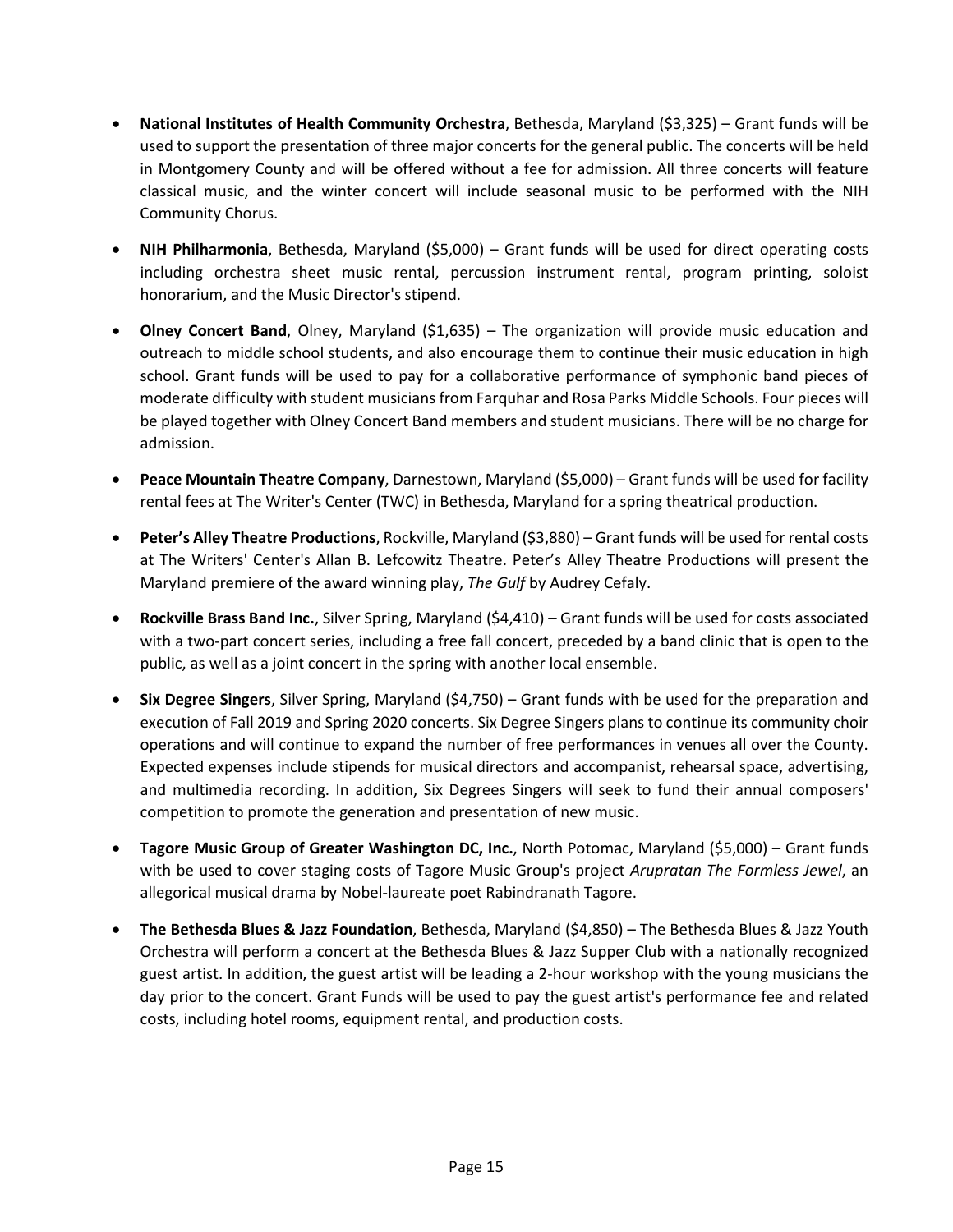- **The National String Symphonia**, Frederick, Maryland (\$4,500) Grant funds will be used to produce three concerts at Forcey Christian School over the course of their FY20 season. The concerts will include the first in what will be a series of concerts featuring jazz performers and string orchestra entitled *Jazz with Strings*. Funds will be used to underwrite the programs, including paying musicians, advertising, and purchasing materials.
- **The Rockville Bach Academy – ChorSymphonica**, Rockville, Maryland (\$4,850) Grant funds will be used to partially support costs for soloists, orchestra, venue, publicity, and other logistic and technical costs for the *Leipzig's 1st Taste: Bach Cantatas for a New Home Concert* in 2020.
- **The Washington Metropolitan Gamer Symphony Orchestra, Inc.**, Rockville, Maryland (\$4,830) Grant funds will be used for a concert at the Montgomery College Cultural Arts Center in Silver Spring. These funds will pay for venue rental, equipment rental, concert promotion, and graphic design for concert advertising.
- **Trinity Chamber Orchestra**, Germantown, Maryland (\$4,900) Grant funds will be used to conduct a competition for young musicians for strings, woodwinds, and piano. The winners will participate in a concert presented by and with the Trinity Chamber Orchestra. The competition will be open to young musicians from Montgomery County, participants in the Young Musicians International Competition, and the Montgomery County Honors Ensembles.
- **Unexpected Stage Company**, Gaithersburg, Maryland (\$4,750) Grant funds will be used for program costs for Unexpected Stage's production of Samuel D. Hunter's *The Few*.
- **Wildwood Summer Theatre**, Gaithersburg, Maryland (\$5,000) Grant funds will be used to help finance the main-stage production of *Side Show*. Funds will be used to finance production costs (including set construction, costumes, and props) and the renting of show rights.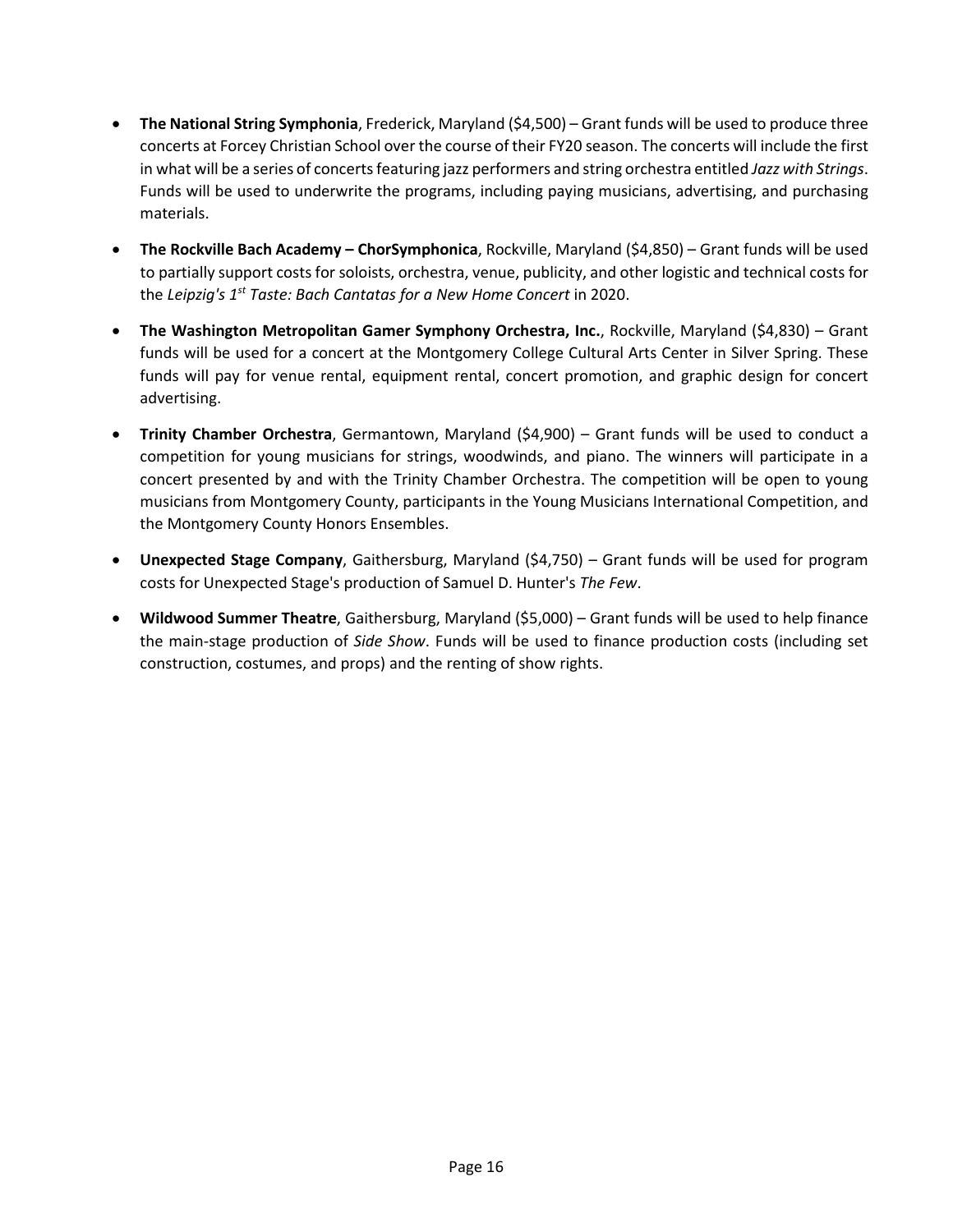## **FY20 Artists and Scholars Project Grants**

## **\$135,683 awarded for July 1, 2019 – June 30, 2020**

*Artists and Scholars Project Grants* support the work of individual artists and scholars who reside in Montgomery County. Projects focus on the creation and/or presentation of artistic or scholarly work. Grant awards can also support professional development. Thirty-four artists and scholars received FY20 awards within this category.

- **Aaron Hernandez**, Silver Spring, Maryland (\$5,000) Grant funds will be used to purchase equipment to create an environment to offer arts lessons for youth. Videography and photography classes will be open to the public to teach those who would otherwise not have access to the arts.
- **Adrienne Clancy**, Silver Spring, Maryland (\$5,000) Grant Funds will be used to support the creation of a new dance choreographed by guest artist Lewis Cooke, created specifically for Dr. Adrienne Clancy, with the interest to challenge Dr. Clancy with new ideas in dance and to advance Dr. Clancy's artistic skills. Although the focus is for this project is to be used as a professional development grant for Dr. Clancy, her interest is to eventually perform the solo in theaters and community centers in Montgomery County. In addition, Dr. Clancy will be able to use the new knowledge gained from working with Mr. Cooke in workshops that she will lead for members of the Montgomery County Community.
- **Alexander Bondarev**, Silver Spring, Maryland (\$5,000) Grant funds will be used to support the creation of an original score and recording of a Symphonic Suite for a string orchestra, solo violin, accordion, guitar and percussion inspired by the novel *The Little Prince* by Antoine de Saint-Exupéry.
- **Alexandra Zapruder**, Chevy Chase, Maryland (\$5,000) Grant funds will be used to support scholarly work for a new edition of the diary of Yitskhok Rudashevski, an immensely talented young writer who documented 2-years of his life in Vilna ghetto during the Holocaust, and perished at age 15. The work will include editing the original diary, preparing scholarly notes, and researching and writing an introduction to the volume.
- **Candy Perque Herlihy**, Bethesda, Maryland (\$2,500) Grant funds will be used to help defray the costs of attending the *Figurative Arts Convention and Expo* in Williamsburg, VA. This convention brings together museum-quality artists to provide instruction and demos for painting figures in a realistic style. The opportunity to learn from these masters will be a huge benefit for the grantee's art career, painting figures in the style of realism. The grantee will benefit from the opportunity to meet and network with other artists who work in a similar style, share ideas, and possibly collaborate on future projects.
- **Carol Petrucci**, Silver Spring, Maryland (\$2,000) Grant funds will be used support the creation, production, and exhibition of new work that examines the histories of diverse, multi-cultural Montgomery County using new arrangements of traditional or historical works. Large ceramic pots open to reveal their hidden histories and include: 1) The registry of people enslaved by Francis Preston Blair – Acorn Park, Silver Spring, MD; 2) The 1845 insurrection of enslaved people – Route 355, Montgomery County, MD; 3) The meaning of trees to enslaved and captor – Sandy Spring, MD; 4) Maryland confederates – Maryland state flag and state song; and 5) Enoch George Howard, land owner and entrepreneur – Patuxent state park, Montgomery County, MD. The exhibition will include the creation of a participatory community art sculpture. Grant funds will also be used to consult with renowned narrative ceramicists, and construction.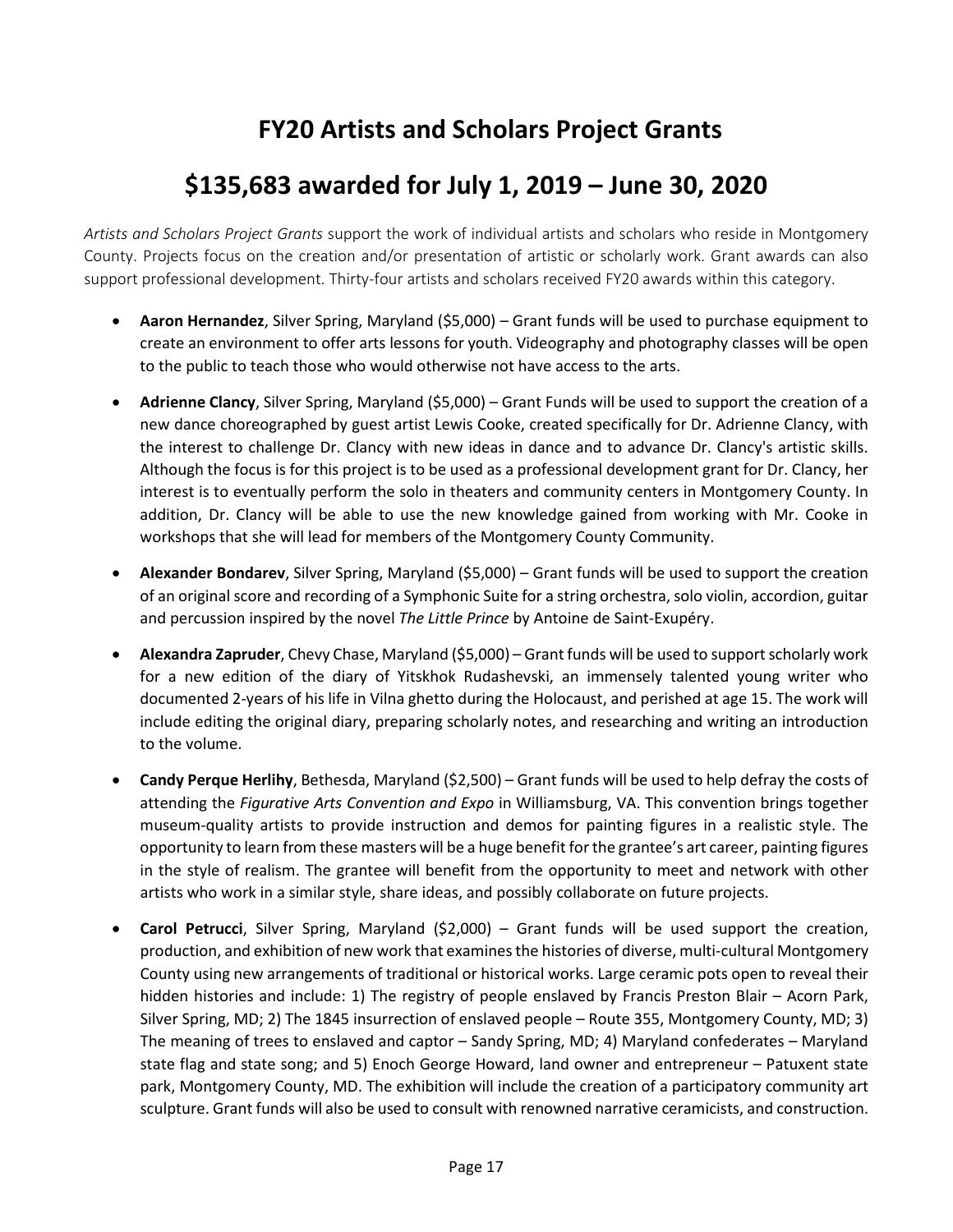- **Carrie Rose**, Takoma Park, Maryland (\$5,000) Grant funds will be used to produce the 10<sup>th</sup> season of the *Origins Concert Series* in Silver Spring, MD. Each concert will premiere a new piece composed by the grantee. This project includes two public performances.
- **Clare A. Winslow**, Bethesda, Maryland (\$4,249) Grant funds will be used for materials to launch a new body of work that explores canvases at a scale the grantee has not worked on before.
- **Cory Oberndorfer**, Rockville, Maryland (\$5,000) Grant funds will be used for the research, development, and production of a series of prints.
- **David Terrar**, Gaithersburg, Maryland (\$5,000) The purpose of the grant is to provide funding for the preparation, handling, installation and exhibit of 10 high quality representational oil paintings on the theme of *Damascus: My Hometown* and the creation of an exhibit booklet.
- **Dwight McNair**, Silver Spring, Maryland (\$4,000) Grant funds will be used to compose a new musical work consisting of 5-8 songs with music and lyrics. These songs will address the themes of self-love, empowerment & motivation. The ultimate goal is to provide tools of self-transformation to the listener, enabling them to take charge of their lives. These compositions will be recorded and produced as a CD & MP3 download. The compositions will be presented in a series of 2-3 live performances with audience participation for homeless and low-income communities in Montgomery County. The audience will receive a free copy of the CD/download.
- **Elzbieta Sikorska**, Silver Spring, Maryland (\$3,517) Grant funds will be used to purchase professional photographic equipment essential to developing work based on high quality photographic images. A professional camera and lens will make it possible to gather high-resolution photographic images to be used in creating large scale mixed media work, explore new areas of artistic expression, and extend the possibilities of integrating photography, drawing, and printmaking. Collected photographic imagery, sometimes transformed and sometimes used as a quotation in larger arrangements, will form narratives about time, identity, our relation to the past and other cultures. The project will also include images of ancient writing, the ultimate symbol of communication between people.
- **Erin Roberts**, Silver Spring, Maryland (\$5,000) Grant funds will be used for the development of new linked works of speculative fiction set within a world where memory is a commodity to be shared, bought, sold, and, too-often, exploited. Each story will feature women of color who have suffered from inherent injustices within this system and will explore real-world issues, including identity, colorism, exoticism, racial profiling, the prison industrial complex, and bias within the criminal justice system. Once completed, the individual works will be submitted to professional speculative fiction markets for publication and shared at local Montgomery County readings once published.
- **Glen Kessler**, North Potomac, Maryland (\$4,580) Grant funds will be used to facilitate the creation and exhibition of a body of plein air paintings that capture the beauty of Montgomery County agriculture. Grant funds will be used to purchase painting surfaces and framing materials for this body of works as well as to mount a month-long exhibition.
- **Gretchen Schermerhorn**, Silver Spring, Maryland (\$3,835) Grant funds will be used to attend a two-week artist residency, where the grantee will create a new body of large-scale paper sculptures and explore new methods of non-toxic paper casting techniques.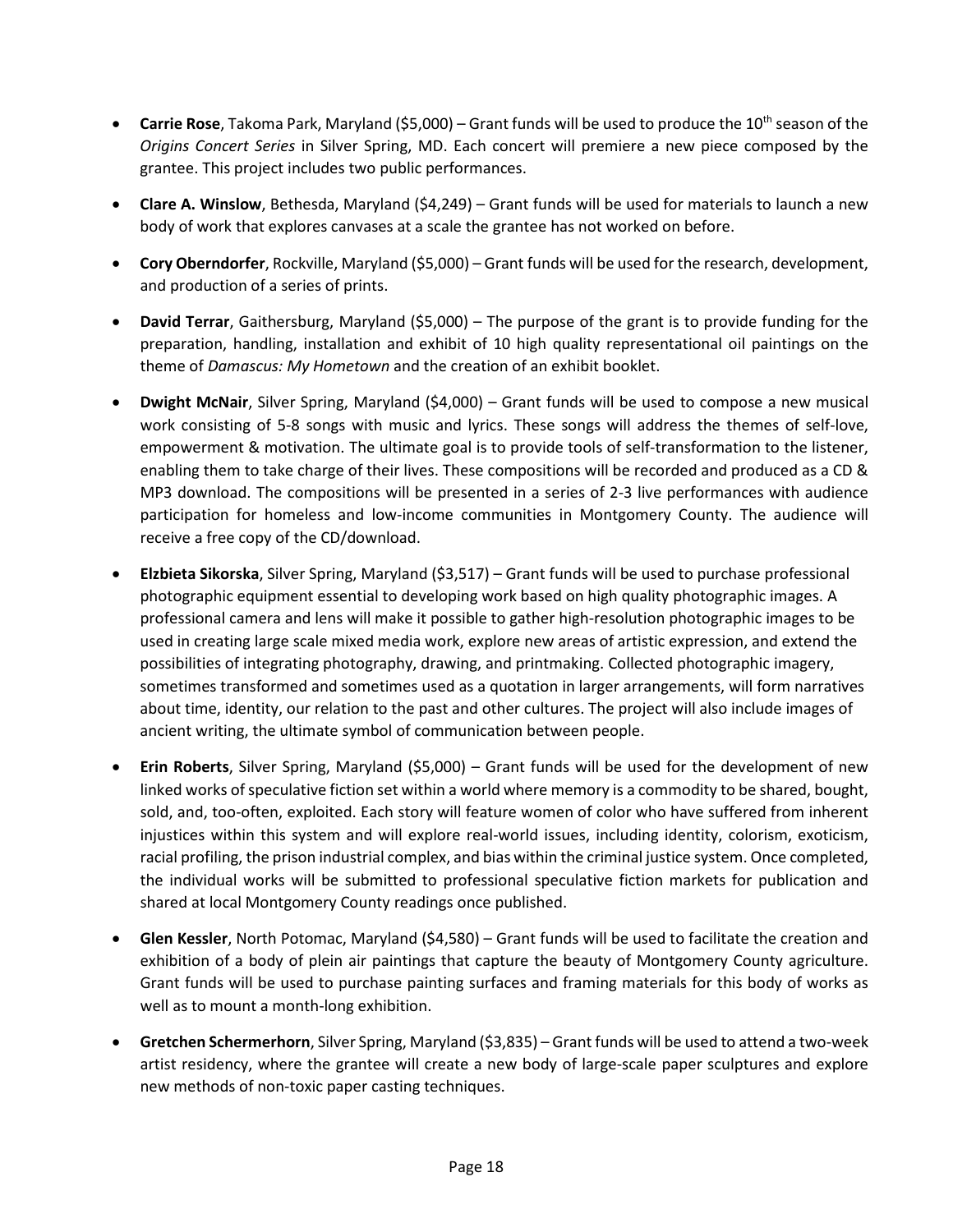- **Jacqui Crocetta**, Rockville, Maryland (\$5,000) Grant funds will be used for the development of a new body of work (paintings, prints, drawings, sculpture) in response to the grantee's investigation of various mindsets, practices, and beliefs of First Nation Peoples and other groups who believe in the principle of connectivity, reciprocity, gratitude, and cooperation. The grantee will explore how these guiding principles for behavior differ from practices and systems in our society today that reflect an emphasis on power, greed, and dominance. Grant funds will also be used to cover workshop fees to expand the grantee's artistic skills and services to support the development of prototypes for public art.
- **James Kennedy**, Rockville, Maryland (\$3,816) Grant funds will be used to form an ensemble of professional musicians and support persons to perform songs from the grantee's self-produced album *The Life of Mischief* in concert.
- **Jay Mallin**, Silver Spring, Maryland (\$4,600) Grant funds will be used to help fund a short documentary on three known lynchings that occurred in Montgomery County. Using archival sources and present-day footage, the film will present details of the lynchings, identify the present-day locations involved, and include discussion about how the impact of these incidents carries forward to the present day.
- **Joan Zenzen**, Rockville, Maryland (\$3,992) Grant funds will used for conducting 20 oral history interviews with individuals important to key Action in Montgomery (AIM) social justice campaigns, writing four case studies to teach organizing principles and strategy for future volunteer leaders, and working with an AIM volunteer to publicize the case studies through social media in English and Spanish. The project will focus on campaigns AIM led, including a housing initiative, rehabilitation of community centers, afterschool programs, and helping pass the DREAM Act.
- **John Sullivan**, Silver Spring, Maryland (\$3,700) Grant funds will be used to complete post-production work on a documentary film about Archie Avedisian, an Executive for the Greater Washington Boys & Girls Club. Funds will be used to hire an audio engineer, colorist, musical composer, and editor, as well as to license stock photos.
- **Joshua Fishbein**, Rockville, Maryland (\$5,000) Grant funds will be used for the creation of a new chorus and string orchestra composition. The composition will chronicles the grantee's family during World War II. As Jews living in German occupied Greece, the grantee's maternal grandmother and eight other family members were hidden in an isolated Greek mountain village by a non-Jewish family of Righteous Gentiles. The Righteous Gentiles risked everything to save the lives of the grantee's family, who were among the mere 10% of Greek Jews that survived the Holocaust.
- **Lisa Swenton-Eppard**, Gaithersburg, Maryland (\$2,480) Grant funds will be used for registration, travel, accommodations, and meals in New York to study with tap dance master Heather Cornell, in her  $31<sup>st</sup>$ annual Tap Lab focusing on tap master Eddie Brown's choreography. Heather was his student for many years during the tap renaissance in the 1980s. She has preserved Brown's choreography and is now sharing Brown's work with select students to carry the choreography forward. The training also includes studying footage, participating in a jam at a local jazz club, and working with live musicians.
- **Marty Ittner**, Takoma Park, Maryland (\$3,000) Grant funds will be used to create a site-specific winter installation in Historic Takoma's picture windows as a follow-up to the grantees FY19 installation *Wintry Mix*, displayed at Historic Takoma, which featured a vintage photo of four boys and their sleds. The second show will feature women and girls.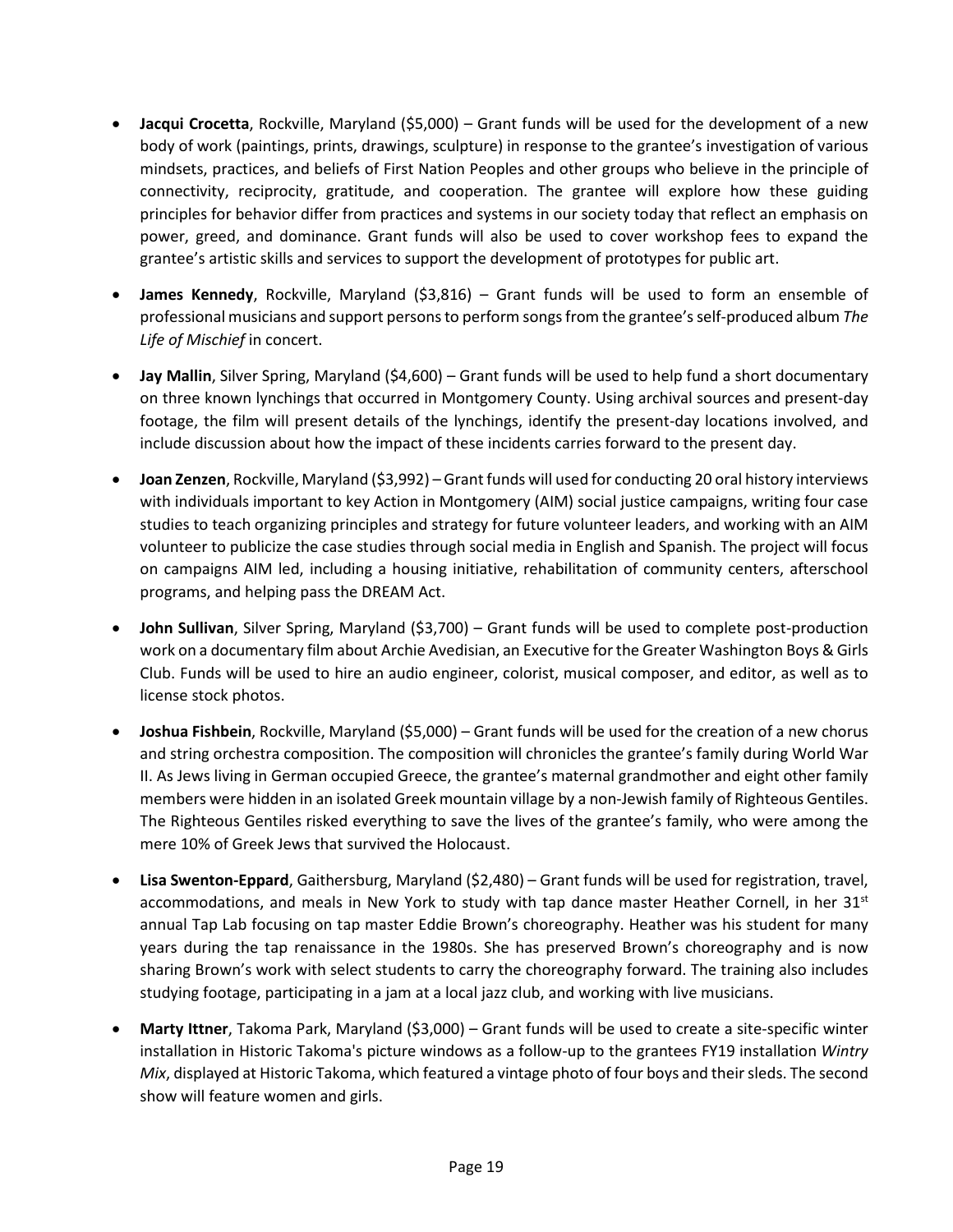- **John Bashengezi**, Germantown, Maryland (\$4,500) Grants funds will be used for the creation of a CD and a concert series. As a refugee from the Democratic Republic of Congo, a world musician, and producer living in Montgomery County, the grantee will blend pan-African music with music from other cultures, culminating in a CD called *The Tributary Project*. The grantee will record songs that are inspired by cultural stories, with influences ranging from African and Balkan, to Indian and Egyptian. The concerts will focus on teaching audiences how music can help fuse cultures.
- **Melanie Figg**, Silver Spring, Maryland (\$3,285) Grant funds will be used to promote the grantee's first full-length poetry collection, *TRACE*. The grantee will focus on three pivotal promotional opportunities: to attend the Twin Cities Book Festival (TCBF) in Minnesota where her publisher is located, to attend the Associated Writing Programs (AWP) Conference in Texas, and to submit *TRACE* for book prizes. The grant will enhance the grantee's artistic growth, develop her marketing skills, and expand readership. The grant will also supports her scholarly career as a teacher and creativity coach, who works with writers to refine, publish, and promote their own work.
- **Natalie Jean**, Kensington, Maryland (\$4,000) Grant funds will be used to create an album and concert tour. The album will cover immigration, the "MeToo" movement, the environment, racism, police brutality, and self-love.
- **Nataliya Mirnaya**, Rockville, Maryland (\$4,091) Grant funds will be used to devise, rehearse, create sets, props, design, make costumes, lighting and sound design for the performance *Five Spoons*.
- **Nicole Saphos**, Takoma Park, Maryland (\$5,000) Grant funds will be used for the production of *The Takoma Sessions*; a popup concert series showcasing new and original works performed by the Nicole Saphos Band. All concerts will be professionally recorded, and some performances will be selected for a live compilation album.
- **Rachel Weissman**, Silver Spring, Maryland (\$1,000) Grant funds will be used to record and edit video interviews with traditional musicians from different genres and cultures who are maintaining their musical heritage. The musicians will answers questions written by the grantee's 5<sup>th</sup> and 6<sup>th</sup> grade students, to enhance their musical studies. The grantee will also incorporate arts integration lesson plans for music, math, reading/language arts, science, and social studies educators. The videos will be available on YouTube, and the lesson plan links will be hosted on the Institute of Musical Traditions website, (IMTFolk.org).
- **Rob Guttenberg**, North Potomac, Maryland (\$2,238) Grant funds will be used to produce a songwriting workshop in collaboration with Tom Prasada-Rao. Grant funds will also support a collaborative acoustic folk concert featuring Rob Guttenberg and Tom Prasada-Rao.
- **Shanthi Chandrasekar**, North Potomac, Maryland (\$5,000) Grant funds will be used to create a body of 24 framed pen and ink drawings on 30"x22" paper, focusing on cosmology, neuroscience, and human anatomy. The series feature scientifically accurate drawings with an imaginary twist.
- **Shelley Picot**, Rockville, Maryland (\$3,750) Grant funds will be used to attend a residency at the Vermont Studio Center, including the residency fee, materials, and travel.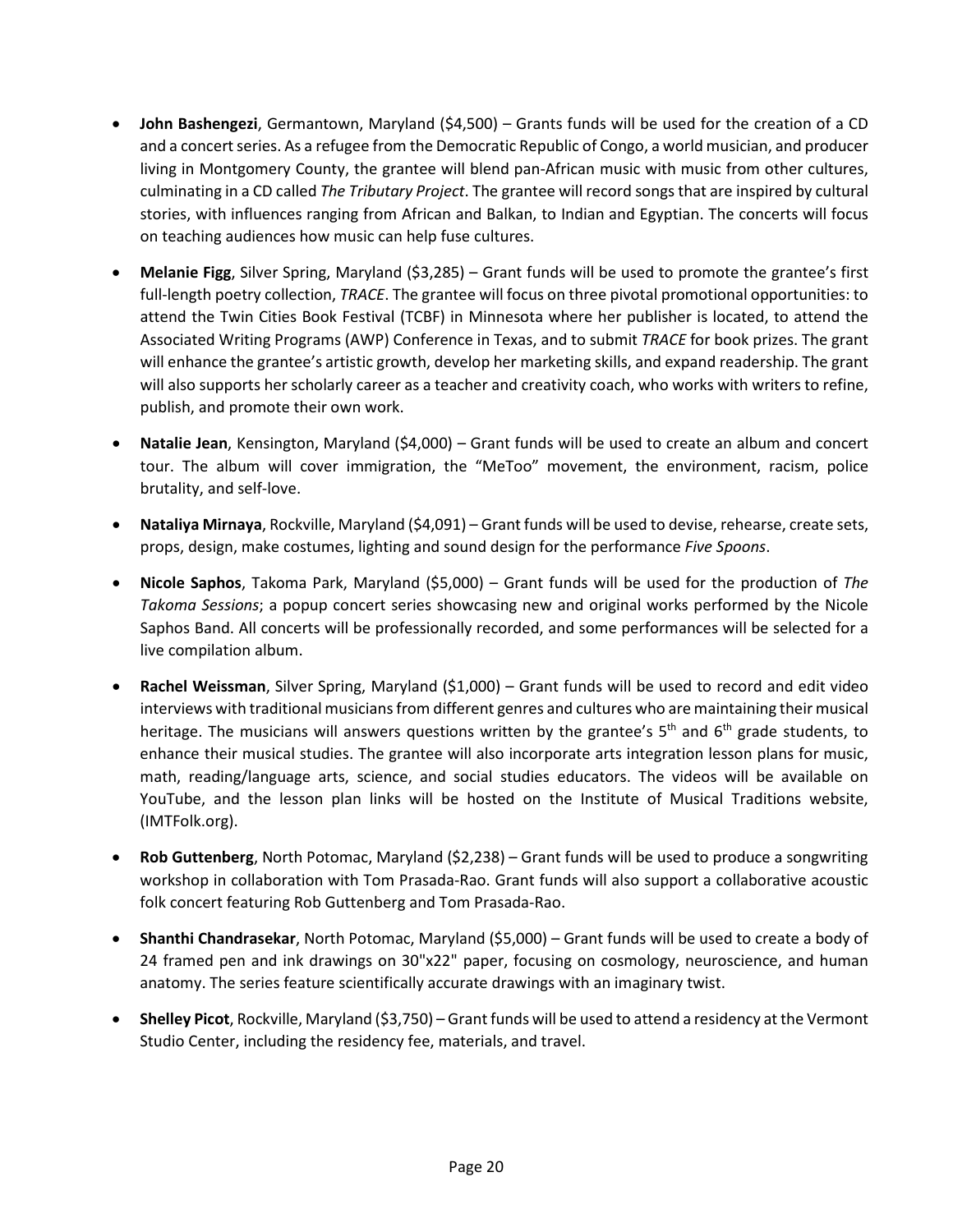- **Ting Wang**, Silver Spring, Maryland (\$1,550) Grant funds will be used to support the grantee's attendance at the American Literary Translators Association 2019 conference to be held in Rochester, NY. The grantee will attend to keep abreast of the latest trends in literary translation, to learn from accomplished literary translators, and to network with publishers and fellow translators.
- **Yesenia Flores Diaz**, Germantown, Maryland (\$5,000) Grant funds will be used for attendance at two writing conferences in New York City, the continued development of the grantee's work-in-progress (a draft young adult novel currently titled *Be Real With Me*), to compensate her time writing, and supply costs.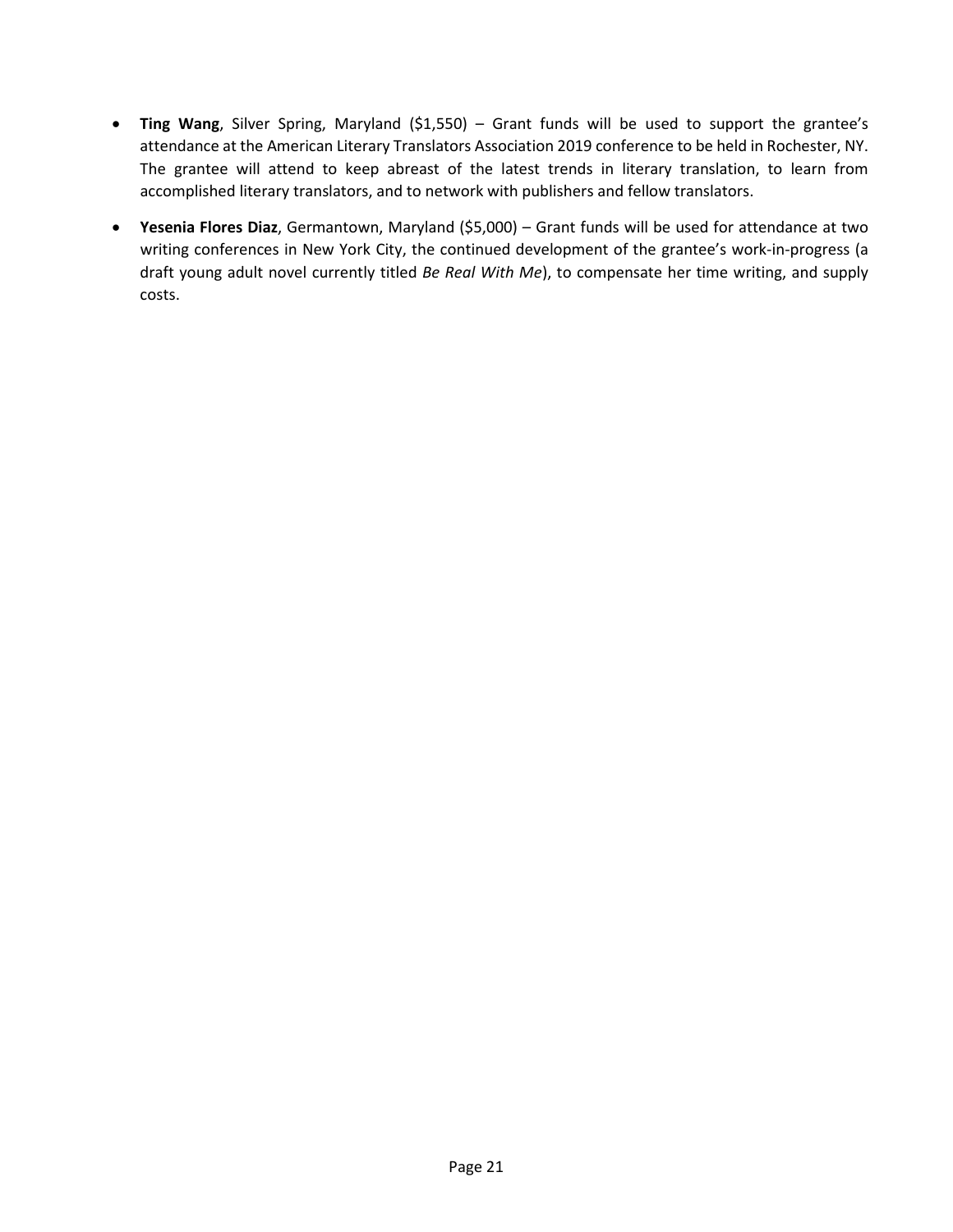## **FY20 Wheaton Cultural Project Grants**

## **\$91,815 awarded for January 1, 2020 – December 31, 2020**

*Wheaton Cultural Project Grants* support impactful projects taking place in the Wheaton community. Projects provide cultural opportunities for artists and scholars to work in Wheaton. Eight organizations and three individuals (11 total grantees) received FY20 Wheaton Cultural Project Grants.

- **Wheaton Wonders**, Wheaton, Maryland (\$9,790) Grant funds will be used to produce the fourth annual *Wheaton Arts Parade* and art festival to celebrate local artists, cultural organizations, and Wheaton's cultural diversity. The *Wheaton Arts Parade* presents Wheaton as an arts friendly community and an arts destination. The parade and festival help the community appreciate its wealth of art and culture. Grant funds will be used for equipment rental, printing, insurance, marketing, arts supplies, and workshop instructors.
- **Leila Cabib**, Potomac, Maryland (\$9,500) Grant funds will be used to provide free multi-session animation and graphic novel creation classes for children, multi-session cartooning classes for seniors, and five self-contained, one-hour animation workshops (four for children and one for seniors) at the Wheaton Library during spring, summer, and fall 2020.
- **Urban Artistry**, Silver Spring, Maryland (\$9,000) The *International Soul Society Festival* is a weeklong series of events celebrating the full spectrum of Hip-Hop, Urban Arts, and its many influences. This annual festival creates an opportunity for inspiration and collaboration between global artists and the Wheaton community. In FY20, Urban Artistry plans to emphasize Blues and Roots Music as foundational to urban dance culture and urban dance culture as traditional American culture.
- **Brian Frankel**, Wheaton, Maryland (\$8,800) Grant funds will be used to produce the 6th annual *Wheaton Film Festival* and the 5th annual *Make a Movie in a Month* Project. The applicant will offer educational panels, networking opportunities, film screenings, and a month-long collaborative filmmaking project that will take place in Wheaton. The 2020 *Wheaton Film Festival* is scheduled for Friday, November 13, 2020.
- **Joanne Miller**, Bethesda, Maryland (\$8,600) Grant funds will support a yearlong photography and oral history project engaging Wheaton community members in documenting the changing landscape of Wheaton's architecture, green spaces, residents, and businesses. The project will be led by artist Joanne Miller collaborating with community partner Montgomery History. Westfield Wheaton Mall will host coordinated exhibits, pop-up events, artist and history talks, and social media outreach. Wheaton High School ESOL teachers will facilitate student participation. One Montgomery Green will collaborate on green spaces artist photo walks.
- **New Orchestra of Washington,** Rockville, Maryland (\$8,400) Grant funds will be used to support three family concert performances tailored to children. The concerts will take place in January and June 2020. The project features new and recent work by ALAANA composers, including a world premieres commissioned by the New Orchestra of Washington (NOW), which will be site-specific to the playground at the Wheaton Local Park, and will utilize the playground's innovative new outdoor musical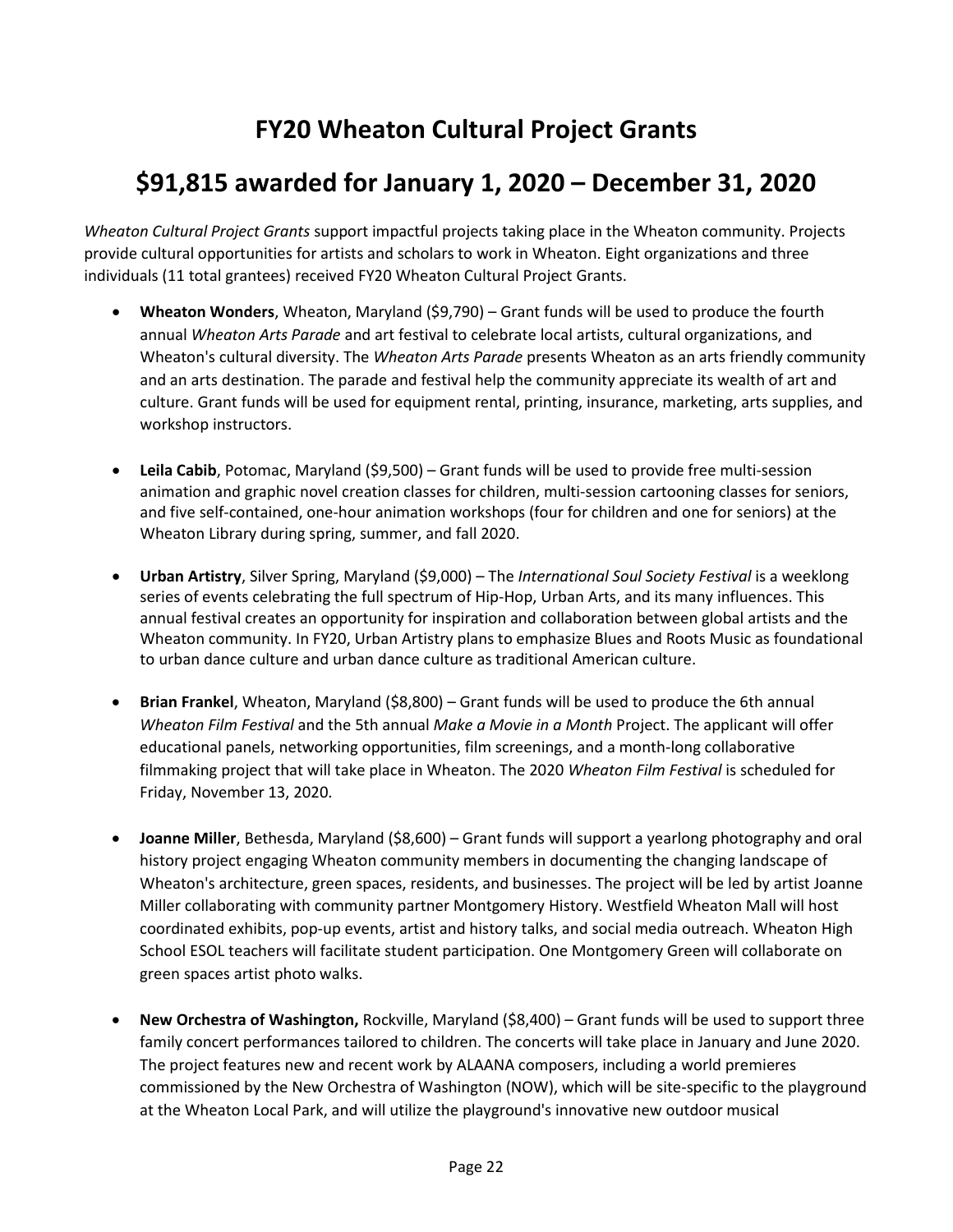instruments. 2020 will be the third consecutive year that NOW has presented a family concert, but it is the first year that NOW will present a series of such events.

- **DC Beauty of Beijing Opera Ltd**, North Potomac, Maryland (\$6,725) Grant funds will be used to support a presentation of Asian traditional performing arts, including music, dance and theater, to broaden the cultural horizon of local residents and advance the philosophy of harmonious society in Wheaton, MD.
- **DC South Asian Arts Council Inc.**, Gaithersburg, Maryland (\$7,900) DC South Asian Arts Council Inc., (DCSAACI) will host the ninth annual *Washington DC South Asian Film Festival* (DCSAFF) to showcase independent cinema by South Asians in the USA and from South Asian countries, including India, Pakistan, Afghanistan, Bangladesh, Nepal and Sri Lanka. DCSAFF offers the community a unique opportunity to learn about South Asia's multi-faceted culture. DCSAFF will screen feature, documentary, and short films with South Asian content at AMC Wheaton Mall 9.
- **Six Degree Singers**, Silver Spring, Maryland (\$7,800) Six Degree Singers (SDS) educators will serve a newly recruited class of 35 adult students weekly, as well as children at public schools in Wheaton bimonthly. SDS educators will also provide a series of concerts in Wheaton at public events culminating in a concert at Hughes United Methodist Church. Grant funds will be used for artist stipends and the production, marketing, and venue costs of the concert series.
- **ClancyWorks Dance Company**, Silver Spring, Maryland (\$7,800) Grant funds will be used to continue and expand a multi-faceted program bringing together a diverse cultural and inter-generational population through a series of workshops in the Wheaton community. The series of workshops will culminate in performances by various members of the Wheaton community including middle school students, high school students, senior citizens, and the ClancyWorks Dance Company.
- **ChorSymphonica (formerly Rockville Bach Academy)**, Rockville, Maryland (\$7,500) Grant funds will support a musical and educational event, the presentation of Bach's Cantata No. 71, *Gott ist mein König* (*God is my King*), with introductions in English and Spanish on November 7, 2020 at Hughes United Methodist Church. The cantata, one of several Bach composed for the election of the town council, offers a historic view of how a new government or administration was welcomed in Bach's time.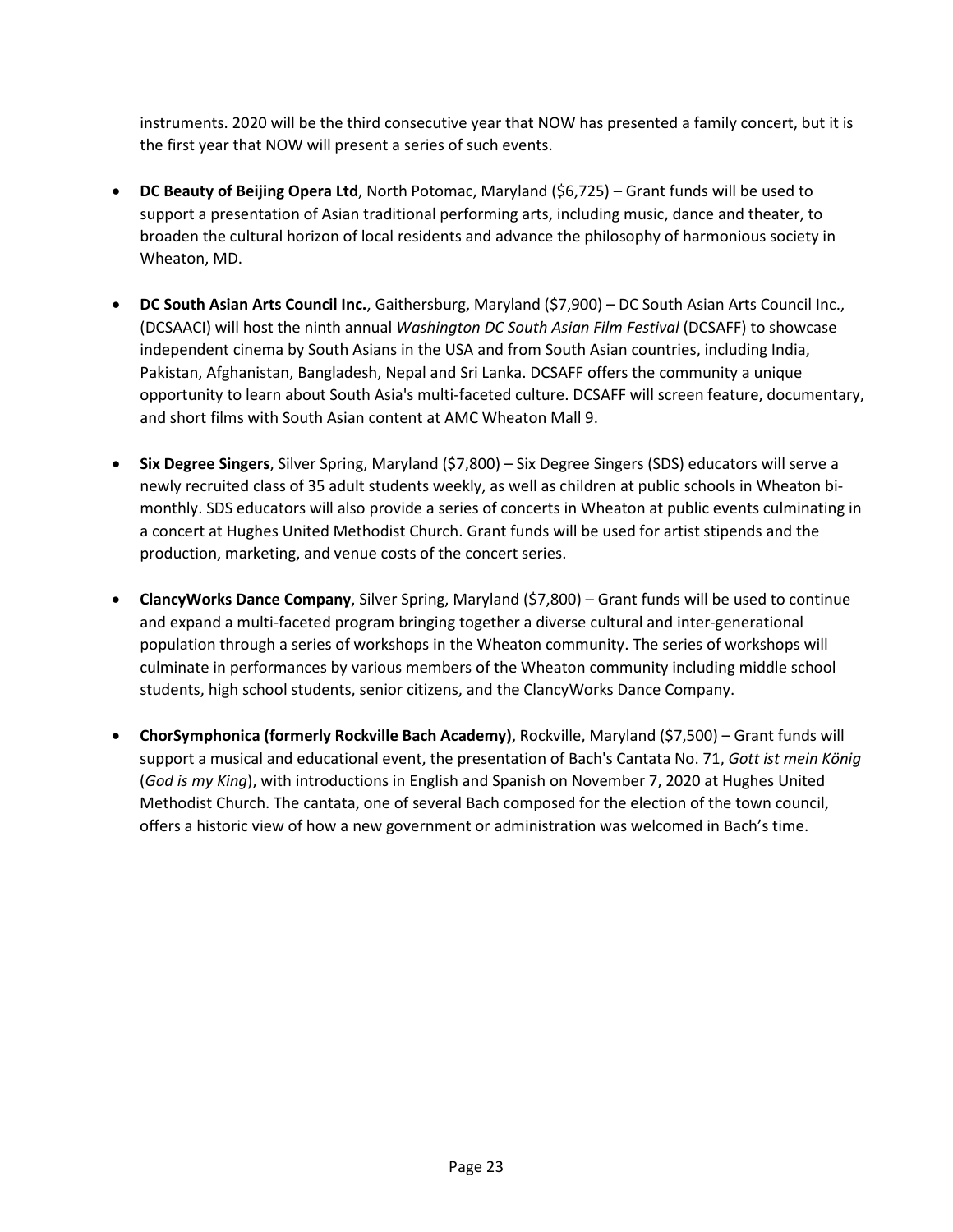## **FY20 Arts Residencies in Schools Grants**

## **\$39,599 awarded for January 1, 2020 – December 31, 2020**

*Arts Residencies in Schools Grants* (ARSG) support the work of individual teaching artists trained in curriculumbased arts education. Teaching artists collaborate with a classroom teacher to develop an arts education program for students during the school day.

- **Ali Oliver-Krueger**, Eastern Middle School and White Oak Middle School (\$6,000) Grant funds will be used for a theatre residency by Ali Oliver-Krueger, exploring Shakespeare's *A Midsummer Night's Dream* and other selected Shakespearean texts, with 7<sup>th</sup> grade students at Eastern Middle School. Students in twelve  $7<sup>th</sup>$  grade English classes will participate in a sequentially structured residency of 4 sessions each. Over the course of the residency, students will explore, analyze, interpret and perform selections from Shakespeare's plays. A second residency exploring only Shakespeare's *A Midsummer Night's Dream* with  $7<sup>th</sup>$  grade students will take place at White Oak Middle School. Students in all ten  $7<sup>th</sup>$  grade English classes will follow the same structure as the first residency.
- **Carien Quiroga**, Summit Hall Elementary School (\$6,000) Grant funds will be used for South Africanborn artist Carien Quiroga to work with  $3<sup>rd</sup>$  grade students at Summit Hall Elementary School. Students will create a large-scale glass mosaic mural that will be permanently installed on the exterior facade of the building. During this collaborative mosaic mural making residency, students will learn about the history and culture of South Africa. Students will also find inspiration in their own personal heritage and traditions, while creating a painted and mosaic mural that will celebrate the school community and the many cultures and voices it represents.
- **Leila Cabib**, Glenallan Elementary School (\$6,000) Grant funds will be used for a cartooning residency during which 4<sup>th</sup> grade students at Glenallan Elementary School will work with teaching artist Leila Cabib to write and illustrate their own original fairy tales in graphic novel format. Each student will complete one page in pen ink and color. The students' artwork will be displayed at the school.
- **Arianna Ross**, Dr. Charles Drew Elementary School and JoAnn Leleck Elementary School (\$5,998) Arianna Ross will work with a cross-section of teachers and students at Dr. Charles Drew Elementary School on a project focused on storytelling and building literacy skills. The project will include: 1) a 2-hour professional development workshop held during staff meeting time to maximize teacher participation; 2) back-to-back performances for the whole school to enjoy; and 3) a series of three 45-minute workshops for six classrooms. For the second residency, JoAnn Leleck Elementary School has asked Arianna Ross to work with the  $1<sup>st</sup>$  grade class to focus on developing their literacy skills. The second residency is structured the same as the first, except the series of workshops will be for seven classrooms.
- **Sue Fierston**, Dr. Martin Luther King Middle School (\$3,601) Grant funds will be used to allow 220 6<sup>th</sup> grade students at Dr. Martin Luther King Middle School to work with Sue Fierston over 4 days to create a 9 x 12 inch watercolor painting. The painting will reinforce a lesson in ekphrasis. Students will write a poem inspired by a work of art they will see on a field trip to the Smithsonian Museum of American Art. Over four 45-minute lessons, students will learn art skills with Ms. Fierston, including contour drawing,